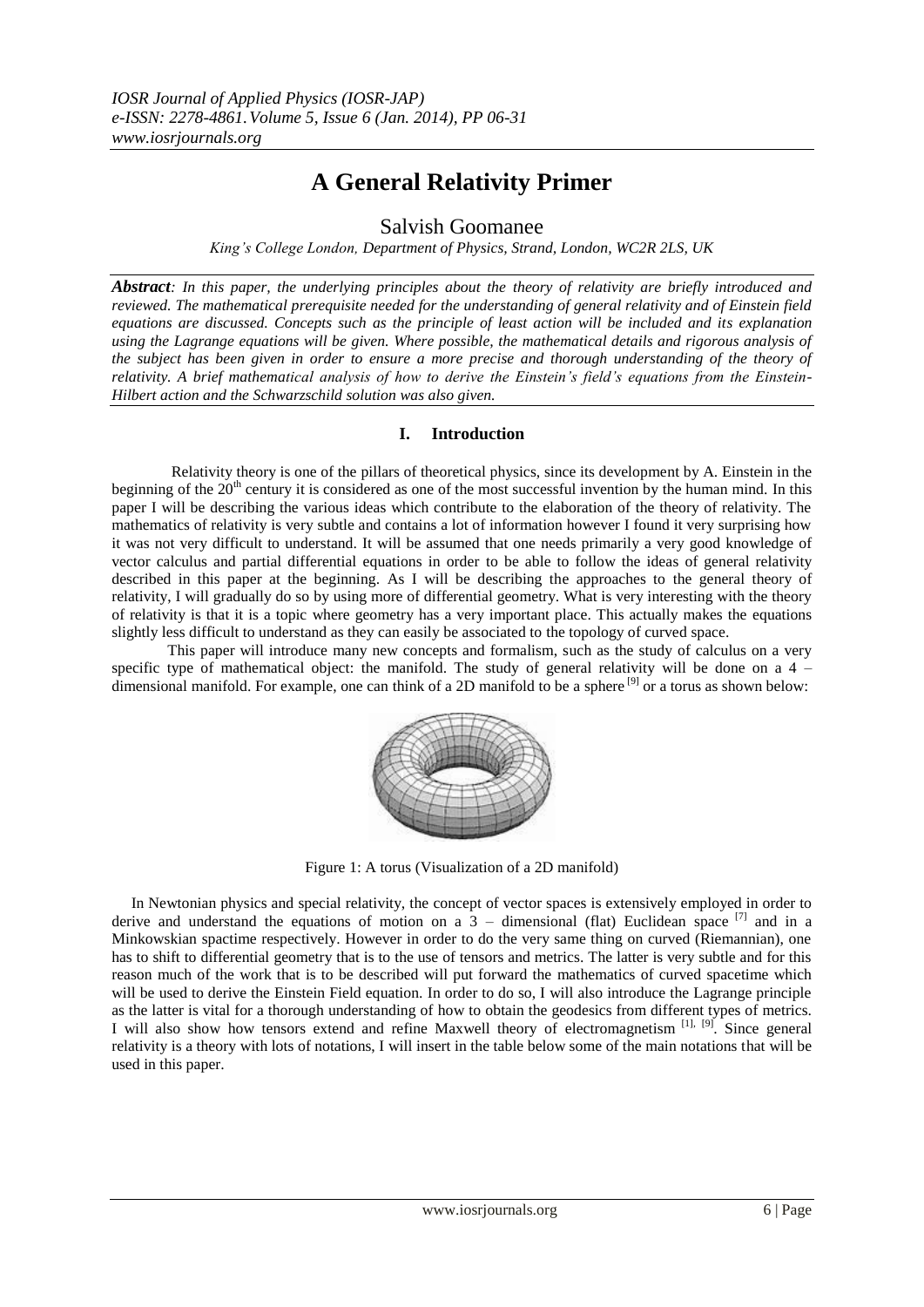| $x^{\mu}$ where $\mu = 0.1, 2, 3$                                                                                                    | Spacetime Coordinates (on manifold)                                                                                                                                                  |
|--------------------------------------------------------------------------------------------------------------------------------------|--------------------------------------------------------------------------------------------------------------------------------------------------------------------------------------|
| M                                                                                                                                    | Spacetime (4D manifold)                                                                                                                                                              |
| $\frac{\partial x^{\prime \mu}}{\partial x^{\nu}} x^{\nu} = \sum_{n=0}^{3} \frac{\partial x^{\prime \mu}}{\partial x^{\nu}} x^{\nu}$ | Einstein Summation Convention                                                                                                                                                        |
| $f: M \rightarrow R$ where $f \in F$                                                                                                 | F represents functions on manifold                                                                                                                                                   |
| $\mathfrak{g}$                                                                                                                       | Metric Tensor: It defines the scalar product between any<br>two vectors on $M$ . It is non – positive definite meaning<br>that it is Lorentzian.<br>(Largely employed in SR and GR). |
| η                                                                                                                                    | Minkowski metric: The metric of special relativity used<br>in an inertial and Cartesian frame of reference. $\eta$ =<br>$diag(-1, 1, 1, 1).$                                         |
| Greek Indices $(\mu, \nu)$                                                                                                           | Denotes spacetime coordinates (From 0 to 3)                                                                                                                                          |
| Latin Indices $(i, j, k)$                                                                                                            | Denotes spatial component (From 1 to 3)                                                                                                                                              |

# **A. Mathematical Notations for Relativity**

Table 1: Common notations and conventions used in special and general relativity theory.

 There are even more notations present in the theory of general relativity due to the mathematics of differential geometry which will be described later as doing so now will be meaningless. This is because many of these notations should be properly understood in order to be fully defined. I now start by describing the Lagrange formalism [4], [9] and it various applications in theoretical physics which will be used further ahead.

# **II. The Lagrange Principle**

 The Lagrange formalism was introduced by Joseph Louis Lagrange (1736 – 1813). This formulation compared to the Newtonian system enables one to perform calculations involving vectors in a more general coordinate system. This extension of the calculations is very important in general relativity. The Lagrange formalism is important because of two main reasons. Firstly it holds in any coordinate system unlike the Newton"s equations which are valid only in an inertial frame of reference. Secondly it is easy to work with constraints of Lagrangians. All fundamental principles of nature can be expressed in terms of a Lagrangian density, L. Many are familiar with the Lagrangian density of the standard model in particle physics which describes the broken symmetry due the Higgs field. The Lagrange method is a very effective if one wants to obtain the equation of motion of a particle along the shortest path on a curved surface. In order to be able to derive the Lagrange equations, one has to go through another very important principle, the principle of least action. Just like the Lagrangian density is used to describe many physical principles so does the action principle in a quite different way. It is present in general relativity as the Einstein – Hilbert action, in string theory and many other theoretical principles of physics. The difficulty with this part of the paper is that one has to deal with a lot of different notations and variables.

# **A. The Principle of Least Action**

 *The Principle of Least action implies that the actual path taken by a system is an extremum of the action, S.* 

 In order to proceed, one must make sure that all the notations being used are well defined as shown below. I shall start with one of the basics of classical mechanics which are the Newton"s equations. Consider position of *N* particles with coordinates  $\vec{r}$  as  $x^A$ , where  $A = 1, 2, 3, ..., N$  described by equation (1)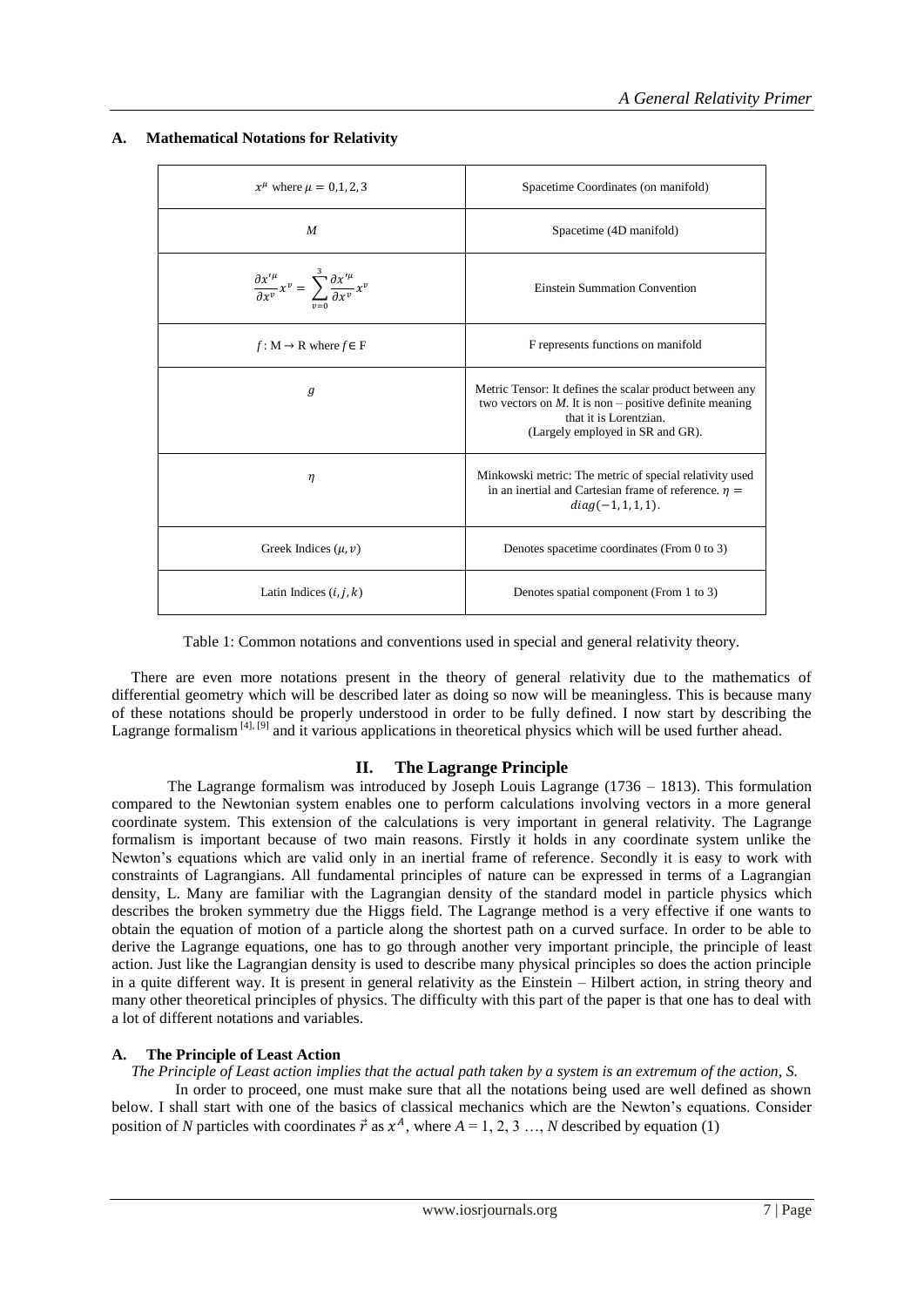$$
\dot{p}_A = -\frac{\partial V}{\partial x^A} \tag{1}
$$

where the dot represents derivative with respect to time, the number of degrees of freedom = *3N*, as per parameterization of a *3N* dimensional space known as a configuration space, *C*. Curved path in C are described by particle motion. With this defined, I shall now proceed to the definition of the Lagrangian, *L*. The latter is at its simplest just a combination of the kinetic and potential energy of a system

 $\sim$   $-$ 

$$
L(x^A, x^A) = T(\dot{x}^A) - V(x^A)
$$
 (2)

where  $T(\dot{x}^A)$  is the kinetic energy of the system and  $V(x)$  is the potential energy. The above equation will be used in the definition of the action, *S*. In the principle of least action, the end points are fixed and of all possible paths only one will be possible by the system – the extremum. And at the extremum  $\delta S$  will be 0. The method used will involve calculus of variation. This is because as it will be shown, one will have to deal with a functional (function of a function). The latter is not a function of a single variable. The action is defined as

$$
S[x^{A}(t)] = \int_{t_i}^{t_f} L(x^{A}(t), \dot{x}^{A}(t))
$$
\n(3)

where the limits of the integration,  $t_i$  and  $t_f$  refer to initial and final time respectively. These end points are fixed as mentioned previously, hence this implies that  $\delta x^A(t_i) = \delta x^A(t_f) = 0$ . I can consider a variation  $x^A(t_i)$  $x^{A}(t_i) + \delta x^{A}(t_i)$  in between the end points, this is shown below:

$$
\delta S = \delta \int_{t_i}^{t_f} L dt = \int_{t_i}^{t_f} \delta L dt \tag{4}
$$

$$
\delta S = \int_{t_i}^{t_f} \left( \frac{\partial L}{\partial x^A} \delta x^A + \frac{\partial L}{\partial x^A} \delta x^A \right) dt
$$
\n(5)

Now the second term is integrated by parts as shown below

$$
\delta S = \int_{t_i}^{t_f} \left( \frac{\partial L}{\partial x^A} - \frac{d}{dt} \left( \frac{\partial L}{\partial \dot{x}^A} \right) \right) \delta x^A dt - \left[ \frac{\partial L}{\partial \dot{x}^A} \delta x^A \right]
$$
(6)

The term on the far right hand side will be 0 since end points are fixed and as  $\delta S$  is 0, one can see how the Newton equation in (1) is recovered in a rather different form shown below:

$$
\frac{\partial L}{\partial x^A} - \frac{d}{dt} \left( \frac{\partial L}{\partial \dot{x}^A} \right) = 0 \tag{7}
$$

$$
\frac{d}{dt}\left(\frac{\partial L}{\partial \dot{x}^A}\right) - \frac{\partial L}{\partial x^A} = 0
$$
\n(8)

Equation (8) is known as the Lagrange equation of the system, sometimes it is also referred to the Euler – Lagrange equation. The above equation will used in some examples of classical mechanics and electromagnetism in order to show how it applies to a given coordinate system. This will facilitate the introduction of the Lagrange equation in deriving equation of motion in curved space. One may then ask, for a given coordinate system, how the Lagrangian will behave in different frame of reference, will a Lagrangian written in an x – frame of reference be different to that written in a *y* – frame of reference? The answer is no,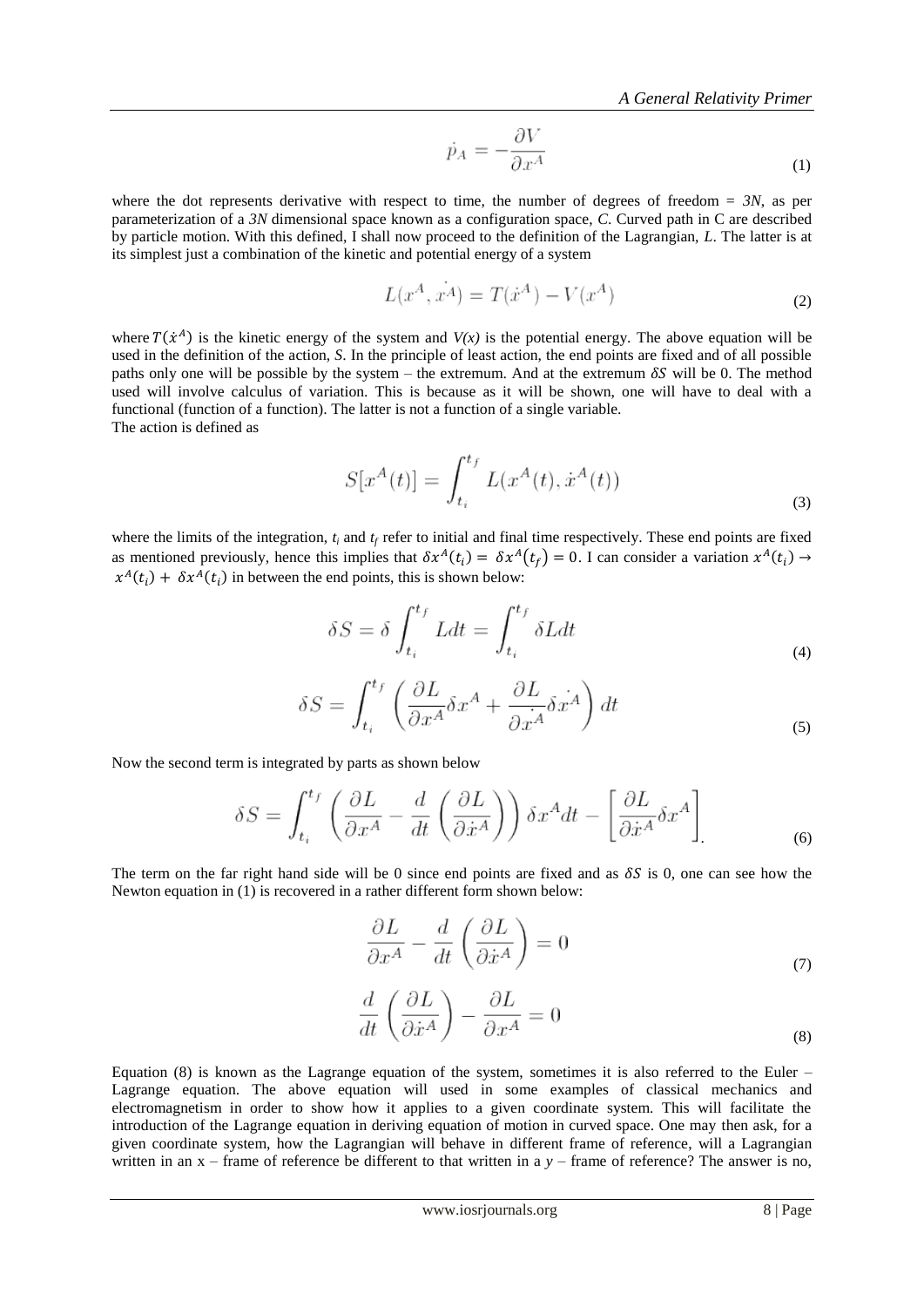this is because the Lagrangian is symmetric. It is a property which will be used in the following example. This example is a problem for which I have worked out the solution.

#### *Example 1 – Lagrangian in Hyperbolic Coordinates*

 *A particle is moving in the (x, y) plane where a force act on it towards the origin, O and proportionally increases from the latter. We are to find the equation of motion of the particle in hyperbolic coordinates defined*  $as 2xy = \mu$  and  $x^2 - y^2 = \lambda$ , where  $\mu$  and  $\lambda$  are curvilinear and orthogonal.

 In order to start the problem, one must firstly define the Lagrangian of the system in Cartesian coordinates. Using the former, the appropriate coordinate transformation can be made in order to find the new Lagrangian in hyperbolic coordinates. (One should note that usual methods of calculus and algebraic substitutions will be rather long and tedious; this is why Lagrangians are very interesting tools for such problems.)

$$
L = \frac{1}{2}m(\dot{x}^2 + \dot{y}^2) + \frac{1}{2}k(x^2 + y^2)
$$
\n(9)

For simplification of the procedure, let  $m = k = 1$ : Equation of motion in Cartesian Coordinates is given using the Lagrange equation (8). Applying the latter one can see that we obtain:  $\ddot{x}^2 = -x$  and  $\ddot{y}^2 = -y$ . These equations represent simple harmonic motion (force acting on particle is proportional to fixed point, O). The transformation process to hyperbolic coordinates is rather tricky as one may end with very long and messy calculations by simply substituting only x and y by  $\mu$  and  $\lambda$  respectively. One way is to find expression for x, y,  $\dot{x}$  and  $\dot{y}$ . Consider;

$$
2xy = \mu
$$
  

$$
x^2 - y^2 = \lambda
$$
 (9.1)

The second equation in (9.1) is factorized and squared on both sides to give the following relation

$$
(x^{2} + y^{2} - 2xy) = \frac{\lambda^{2}}{(x + y)^{2}}
$$
\n(9.2)

The first equation in (9.1) is substituted in (9.2), the result is then

$$
x^2 + y^2 = \sqrt{(\lambda^2 + \mu^2)}
$$
\n(9.3)

Equation (9.3) is the first required transformation in order to compute the Lagrangian in hyperbolic coordinates, it can be noted that expression for *x* and *y* has found. Now we have to solve for  $\dot{x}$  and  $\dot{y}$  in terms of  $\dot{\lambda}$  and  $\dot{\mu}$ . Starting from the first equation in (9.1), *y* is written as the subject of formula and using the chain rule  $\dot{y} = \frac{d}{d}$  $\frac{dy}{d\mu} \times$ d  $\frac{d\mu}{dt}$ , an equation for  $\mu$  is produced in terms of  $\dot{y}$ . The same procedure is done using now the second equation in (9.1) in order to find an expression for  $\lambda$ . Considering derivative of  $\lambda$  with respect to *x*, then using chain rule  $\lambda$  $=\frac{d}{l}$  $rac{d\lambda}{dx} \times \frac{d}{d}$  $\frac{dx}{dt}$ , the appropriate expression is found. Both sides of the expressions for  $\mu$  and  $\lambda$  are squared yielding:

$$
\mu^2 = (4x^2)y^2
$$
  

$$
\dot{\lambda^2} = (4x^2)\dot{x^2}
$$
 (9.4)

Equation (9.4) represents the second and final transformations needed. On rearranging the terms in (9.4), one obtain

$$
\dot{y}^2 + \dot{x}^2 = \frac{\mu^2 + \dot{\lambda}^2}{4\sqrt{(\mu^2 + \lambda^2)}}
$$
\n(9.5)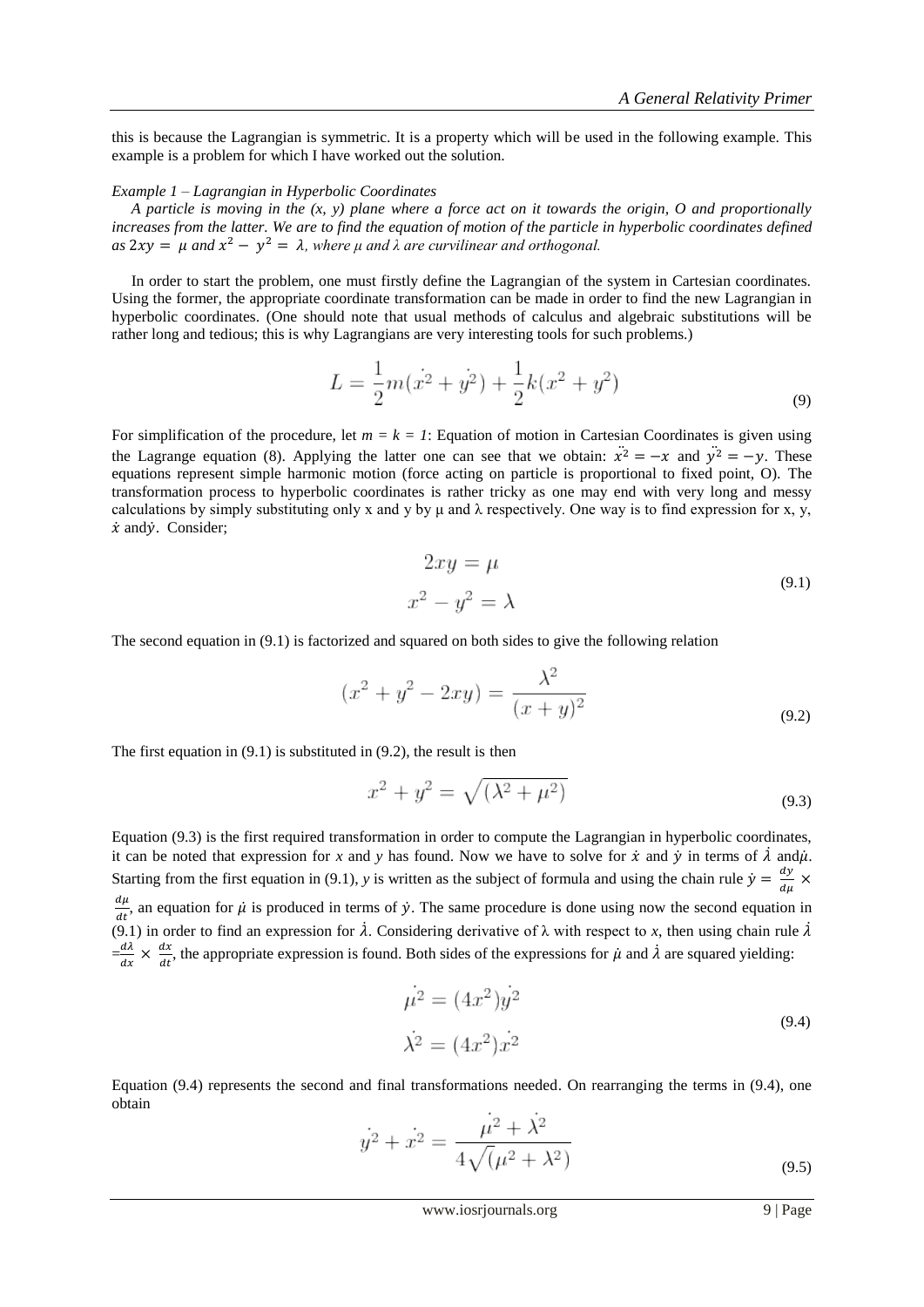The coordinate transformation is now complete, equation (9.4) and (9.5) are substituted in the Lagrangian, equation (9) to yield the Lagrangian of the system in hyperbolic coordinates

$$
L = \frac{1}{8} \frac{\mu^2 + \lambda^2}{\sqrt{(\mu^2 + \lambda^2)}} - \frac{1}{2} \sqrt{(\mu^2 + \lambda^2)}
$$
(10)

The Lagrange equation for the system in terms of new coordinate,  $\mu$ , now reads:

$$
\frac{d}{dt}\left(\frac{\partial L}{\partial \dot{\mu}}\right) - \frac{\partial L}{\partial \mu} = 0\tag{11}
$$

$$
\frac{\ddot{\mu}}{4\sqrt{(\lambda^2 + \mu^2)}} + \frac{\mu}{8} \frac{\mu^2 + \lambda^2}{(\mu^2 + \lambda^2)^{\frac{3}{2}}} + \frac{\mu}{2\sqrt{(\mu^2 + \lambda^2)}} = 0
$$
\n(12)

Rearranging equation (12), one obtains the equation of motion for the system in hyperbolic coordinates which reads:

$$
\ddot{\mu} = -2\mu \left[ \frac{\dot{\mu}^2 + \dot{\lambda}^2}{4\left(\mu^2 + \lambda^2\right)^3} \right] + 1
$$
\n(13)

Using the Lagrange equation, one can find equation of motion a particle in any type of coordinate system. It can be noted that the Lagrange equation was written in terms of  $\mu$ , the same could have been done for  $\lambda$  and the results would have been identical – this is due to the symmetry of the Lagrangian as previously mentioned. The Lagrange method is very useful because of another advantage. This provides a possible way of avoiding calculations including constraints which are inevitable if one is dealing with Newtonian mechanics. Constraints can be considered as forces (for example: if one is to write the equation of motion of a pendulum using Newtonian mechanics, then the forces must be firstly resolved then it will be possible to derive equation of motion – sometimes this can become a mess when dealing with complicated systems such as double pendulums) such as tension in ropes. The latter can be omitted using the Lagrange equation. Constraints like this are known as Holonomic constraints. A very brief introduction about the subject is given below however since the latter is rather subtle I prefer not to expand much on the topic.

#### **B. Holonomic Constraints\***

 *Holonomic constraints are relationships between coordinates of the form:*

$$
f_{\alpha}\left(x^{A},t\right) = 0\tag{14}
$$

where  $\alpha = 1.2, ..., 3N - n$ . The new Lagrangian, L' is now defined as:

$$
L' = L(x^A, x^A) + \lambda_\alpha f_\alpha(x^A, t) \tag{15}
$$

*In equation (15),*  $\lambda_{\alpha}$  *is called the Lagrange multiplier. The latter is simply treated as a new coordinate system with 3N – n new variables because we are known not considering the constraints. This section of Lagrange principle deals with symmetries and Noether's theorem and described isotropy of space. The equations involved make use of the Hamiltonian formalism which has not been explained in this paper.*

### **C. Lagrangian for Particles in an Electromagnetic Field**

 This final part of the Lagrange principle will describe how the latter formalism applies to particles in an electromagnetic field. The procedure involved is similar to that used in the description of behavior of a particle in Newtonian mechanics. The Lagrangian of the system must be firstly written. Using the Lagrange equation the equation of motion of a particle in an electromagnetic field will be obtained – It can already be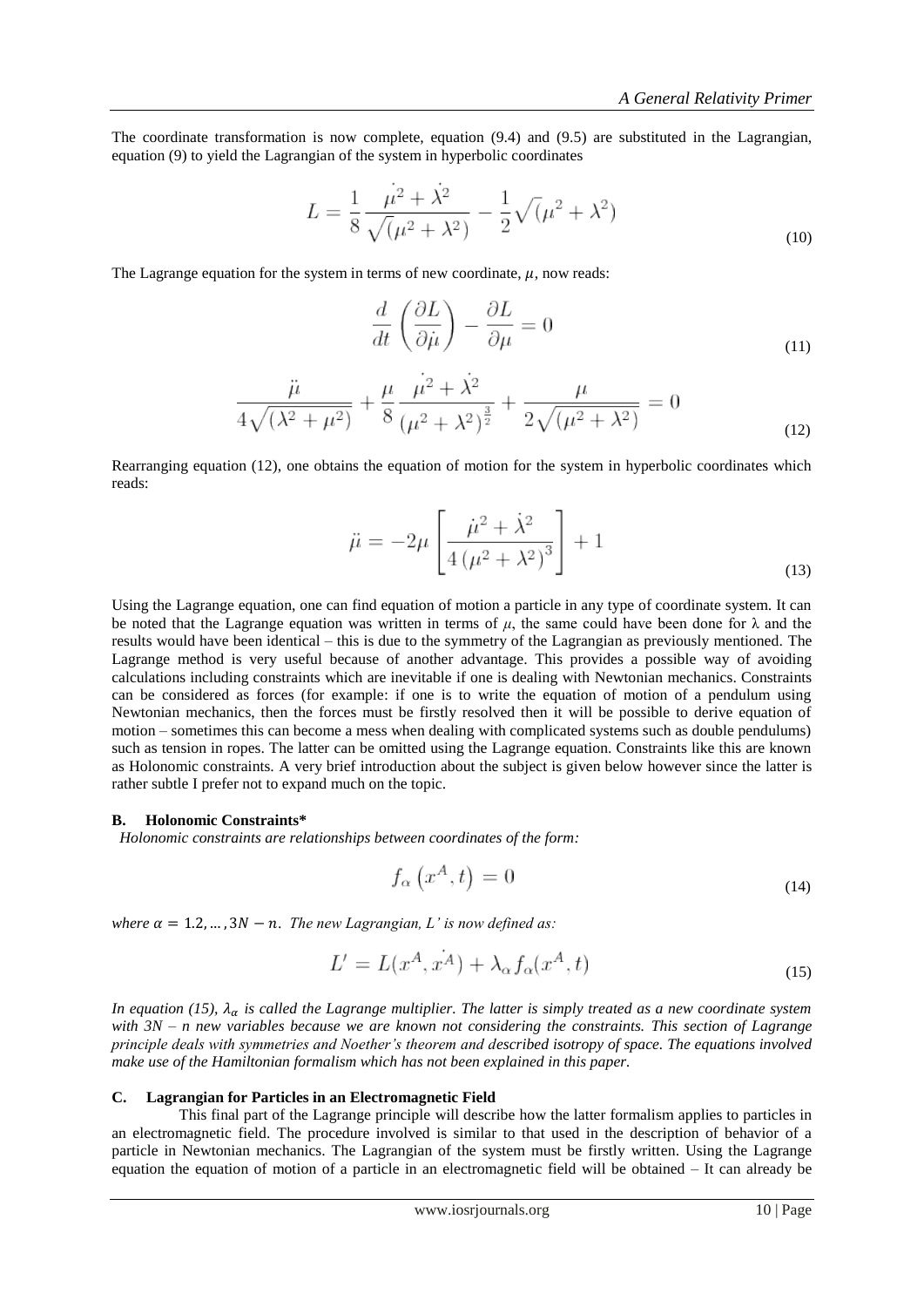guessed that this must be the Lorentz force law. The electric and magnetic fields are firstly written in terms of vector potentials  $\vec{A}(\vec{r}, t)$  and scalar potentials  $\phi(\vec{r}, t)$ .

$$
\vec{E} = -\vec{\nabla}\phi - \frac{\partial \vec{A}}{\partial t}
$$
\n(16)

$$
\vec{B} = \vec{\nabla} \times \vec{A} \tag{17}
$$

The Lagrangian of the system in the absence of the electromagnetic field can be easily seen to be

$$
L = \frac{1}{2}m\dot{\vec{r}}^2 + e\phi\tag{18}
$$

However in presence of an electromagnetic field, the potential  $e\phi$  needs to be modified as per equation (16) and (17). The potential is defined as  $\phi = \vec{E} \cdot \vec{r}$ , equation (16) is substituted in the latter and worked out to give the new potential:

$$
\phi = -\phi - \frac{\partial \vec{r}}{\partial t} \vec{A} \tag{19}
$$

Equation (19) is substituted back into equation (18) to give the Lagrangian of the system as shown below:

$$
L = \frac{1}{2}m\dot{\vec{r}}^2 - e\left(\phi - \frac{\partial \dot{\vec{r}}}{\partial t}.\vec{A}\right)
$$
(20)

The momentum conjugate from the above is defined as  $\vec{p} = \frac{\partial}{\partial x}$  $\frac{\partial L}{\partial \vec{r}} = m\dot{\vec{r}} + e\vec{A}$ , it can be noted that the momentum is given with an extra term due to the presence of an electromagnetic field. The former is then simply substituted in the Lagrange equation.

$$
\frac{d}{dt}\left(\frac{\partial L}{\partial \dot{r}}\right) - \frac{\partial L}{\partial \vec{r}} = \frac{d}{dt}\left(m\dot{\vec{r}} - e\vec{A}\right) - e\nabla\phi - e\nabla\left(\dot{\vec{r}}.\vec{A}\right) = 0
$$
\n
$$
\left(m\ddot{\vec{r}} - e\frac{\partial \vec{A}}{\partial t}\right) - e\frac{\partial\phi}{\partial t} - e\frac{\partial \vec{A}}{\partial t}\vec{r} = 0
$$
\n(21)

$$
\left(m\vec{r} - e\frac{\partial}{\partial t}\right) - e\frac{\partial}{\partial \vec{r}} - e\frac{\partial}{\partial \vec{r}}r = 0
$$
\n(22)

$$
m\ddot{\vec{r}}^2 = e\left(\frac{\partial\vec{A}}{\partial t} + \frac{\partial\phi}{\partial \vec{r}}\right) + e\frac{\partial\phi}{\partial \vec{r}}\dot{\vec{r}} = 0
$$
\n(23)

Using the definition of the electric and magnetic field given in equation (16) and (17) and the fact that  $\vec{B} = \vec{\nabla} \times$  $\vec{A} = \epsilon_{cab} \frac{\partial \vec{A}}{\partial \vec{B}}$  $\frac{\partial A}{\partial \vec{r}}$ , the Lorentz force equation is produced by applying the knowledge of vector calculus on the last term of equation (23)

$$
m\ddot{\vec{r}}^2 = e\left(\vec{E} + \dot{\vec{r}} \times \vec{B}\right)
$$
\n(24)

$$
\vec{F} = e\left(\vec{E} + \vec{v} \times \vec{B}\right)
$$
\n(25)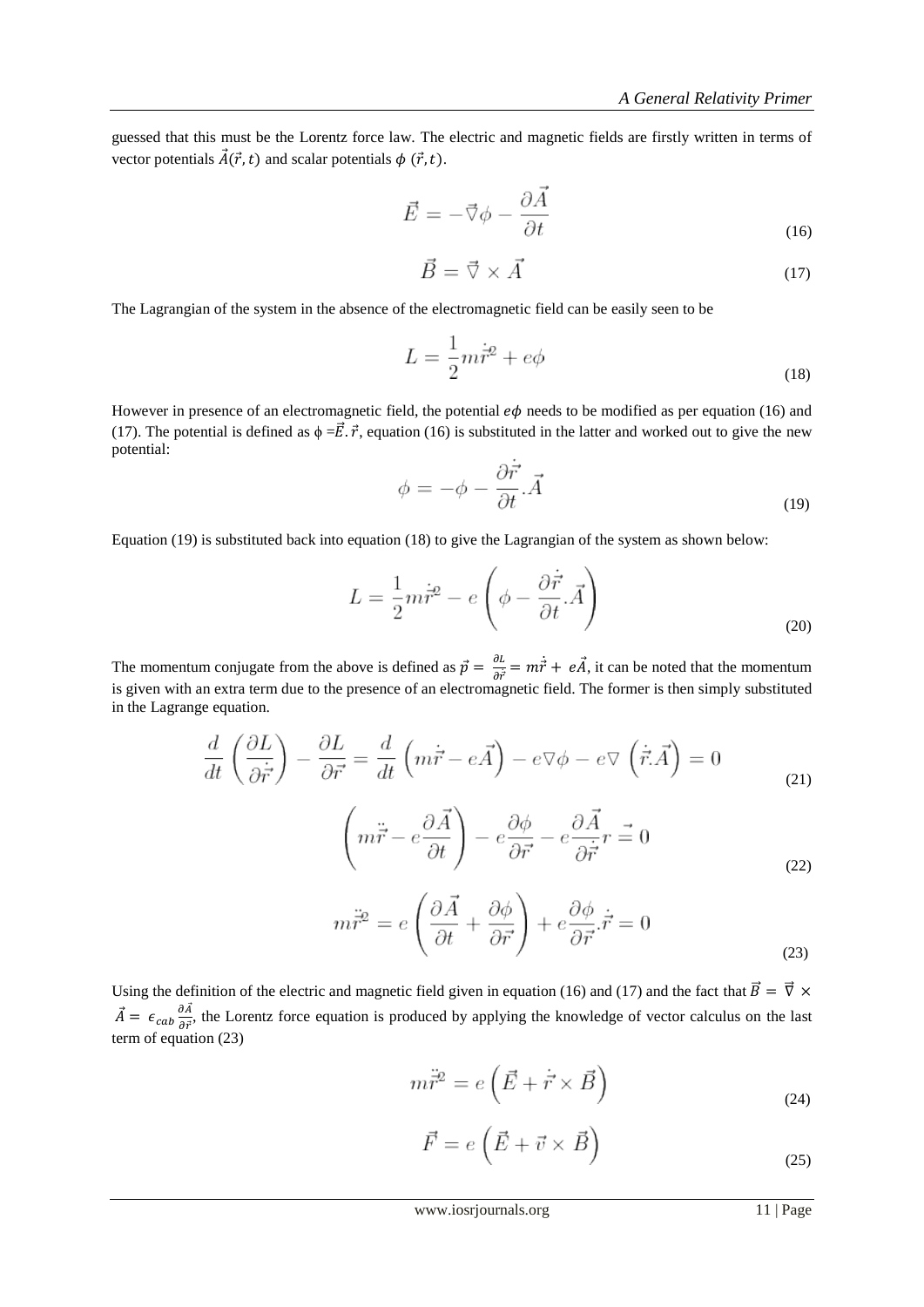One can also check that the Lagrangian (20) is invariant under gauge transformation; this is very important and indicates that the calculations are coherent with the laws of physics. For a scalar field,  $\varphi$ , the vector and scalar potential are thus respectively defined as:

$$
\vec{A} \to \vec{A} + \nabla \varphi \tag{26}
$$

 $\overline{a}$ 

$$
\phi \to \phi + \frac{\partial \varphi}{\partial t} \tag{27}
$$

Equations (26) and (27) are simply substituted in equation (20), one will then end up with the following Lagrangian

$$
L \to L - e \frac{\partial \phi}{\partial t} \tag{28}
$$

Hence the Lagrangian is left invariant under this gauge transformation, the term  $e\frac{\partial \phi}{\partial t}$  is just a constant multiplied by the variation of a scalar field, and this does not affect equation (20). This final part concludes this part of the paper on the Lagrange principle. It must be noted that there are lots of application of the Lagrange principle, for example; the calculation of the different vibrational frequencies of the different vibrational modes of molecules is one of the many examples – this has not been included as the explanation would have been too lengthy. However, a further aspect of the Lagrangian involving vectors and tensors will be explored further in the paper when describing the mathematics of curvature.

### **III. Introduction To The Minkowskian Manifold**

 In 1905, Albert Einstein, in his famous paper: "*On The Electrodynamics of Moving Bodies*" published the special theory of relativity. In his paper, he made two postulates;

*1) Any physical law which is valid in one frame of reference is also valid in any reference frame moving uniformly relative to the first one. Such frame is known as an inertial reference frame.*

## *2) The speed of light in vacuum is the same in all inertial frame of reference, regardless how the light source may be moving.*

 All the laws of physics are hence founded as per the above postulates. Actually the theory of special relativity was firstly identified by Galileo Galilee and it is in perfect coherence with Newton"s laws of motion. However special relativity is not the complete picture of motion as we know it. Einstein wanted to implement gravity in his theory of relativity and he wanted the theory to be Lorentz invariant. That is to be unchanging when subjected to a Lorentz transformation. The Lorentz transformation is the correct tool which contributed to the modeling of the special theory of relativity beyond the Galilean transformation of coordinates. In 1907, the mathematician, Hermann Minkowski formulated Einstein theory in terms of a 4 dimensional manifold. Minkowski merged the 3 spatial coordinates to the time dimension to form what is known as the Minkowski spacetime. Locally it is flat however when expanded (globally) over larger regions of spacetime, the latter is found to be curved. Such spacetime is called Riemannian, as per the mathematician Bernhard Riemann. The tools involved in the description of the geometry of the pseudo – Riemannian (Minkowskian) spacetime is no more valid. One has to consider the use of tensors; the latter are a generalization of vectors over a curved surface. Hence in his paper on general relativity <sup>[7]</sup>: "*The Foundations of General Relativity*", Einstein describe how tensor calculus is applied in order to obtain the equations of curved spacetime.

 *The Minkowski spacetime, M, describes a 4 dimensional manifold which is defined as a topological space that is described locally by Euclidean geometry. This means that the coordinates around a certain region in that spacetime describes a flat surface.*

The Minkowskian signature is thus defined as being  $(-, +, +, +)$ . It will be noted that in many other general relativity textbooks the signature  $(-, -, -, +)$  is used. In order to understand the further principles of curved spacetime, I shall first describe the mathematics employed in flat spacetime. With this it will be easier to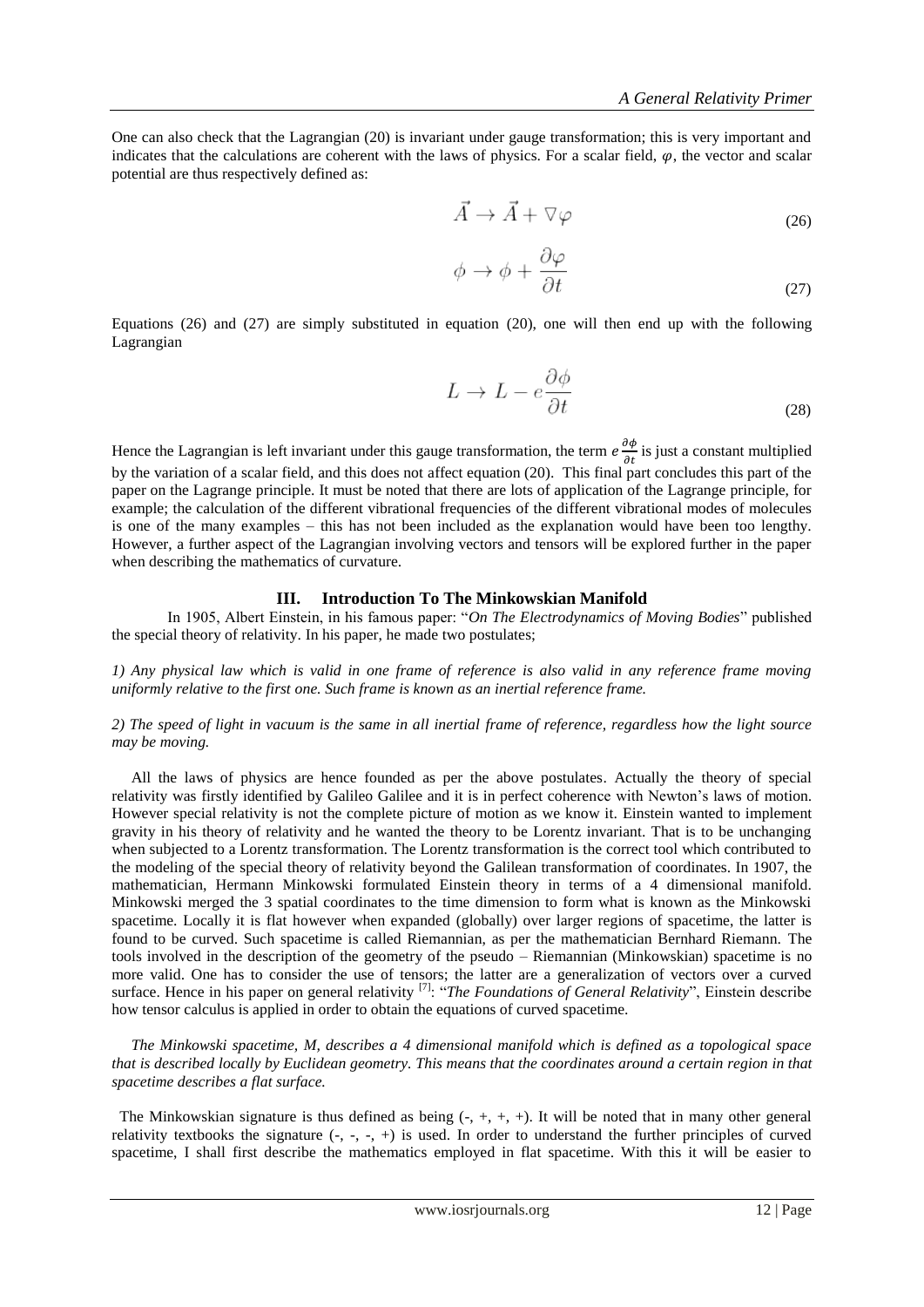understand the idea of the Minkowski metric <sup>[1], [2], [4], [7], [9]</sup>,  $\eta_{\mu\nu}$ , which is very important in general relativity where it is known as the metric tensor  $[1]$ ,  $[2]$ ,  $[4]$ ,  $[7]$ ,  $[9]$ ,  $g_{\mu\nu}$ . Consider the right angle triangle,



Figure 1: Right angled triangle with hypotenuse lengthds, and lengths  $dx$  and  $dy$ .

Using Pythagorean Theorem, the length  $ds^2$  is thus  $dx^2 + dy^2$ , in the  $(x,y)$  coordinate system. The distance, ds, is considered as an infinitesimal distance in the Euclidean spacetime. In order to make simpler in relativity, a change of coordinates must be done. The choice of coordinates is something very fundamental in the theory of relativity as with it goes the correct conventions. This prevents calculations from getting messy but if the choice is not correct the latter may easily occur. One way of doing it is to substitute dx and dy for  $dx^1$  and  $dx^2$ respectively. Pythagoras theorem can thus be written as

$$
ds^{2} = dx^{2} + dy^{2} = (dx^{1})^{2} + (dx^{2})^{2} = \sum_{1}^{n} dx^{n} dx^{n}
$$
\n(29)

One can see that the above makes sense in the given coordinate system, however we could think of substituting one of the *n*s in the summation term by say *m*. This seems quite unobvious to do as then the definition of the Pythagorean Theorem will not be defined anymore. This is actually prevented by implementing another term along with the summation term in equation (29). The latter is the Kronecker delta,  $\delta_{nm}$ . Hence one gets:

$$
ds^{2} = \delta_{mn} \sum_{1}^{n} dx^{n} dx^{m}
$$
  

$$
\delta_{mn} = \begin{cases} 1 & \text{if } m = n \\ 0 & \text{if } m \neq n \end{cases}
$$
 (30)

where

It can be seen that equation (30) is hence still coherent with Pythagoras Theorem for  $\delta_{nm} = 1$ . To complete the derivation of the metric, a further convention must be introduced. This is the Einstein summation convention [1]. Why do we need it one may ask? It is needed in transformation of coordinates system from one coordinate system to the other. Now since the transformation leaves the number of indices unchanged because one is working in a 3 dimensional space no matter what is the type of coordinates used, these indices are referred as dummy indices (Both upper and lower indices will be repeated). Hence because of this, Einstein implied that one could proceed without the summation symbol as the summation is already implied. Let"s now consider a change from the  $x$  – frame of reference to the  $y$  – frame of reference. This is represented as shown below,

$$
dx^{n} = \sum_{n} \frac{\partial x^{n}}{\partial y^{p}} dy^{p} = \frac{\partial x^{n}}{\partial y^{p}} dy^{p}
$$

$$
dx^{m} = \sum_{m} \frac{\partial x^{m}}{\partial y^{q}} dy^{q} = \frac{\partial x^{m}}{\partial y^{q}} dy^{q}
$$
(31)

The transformations above are then substituted in equation (30) to give: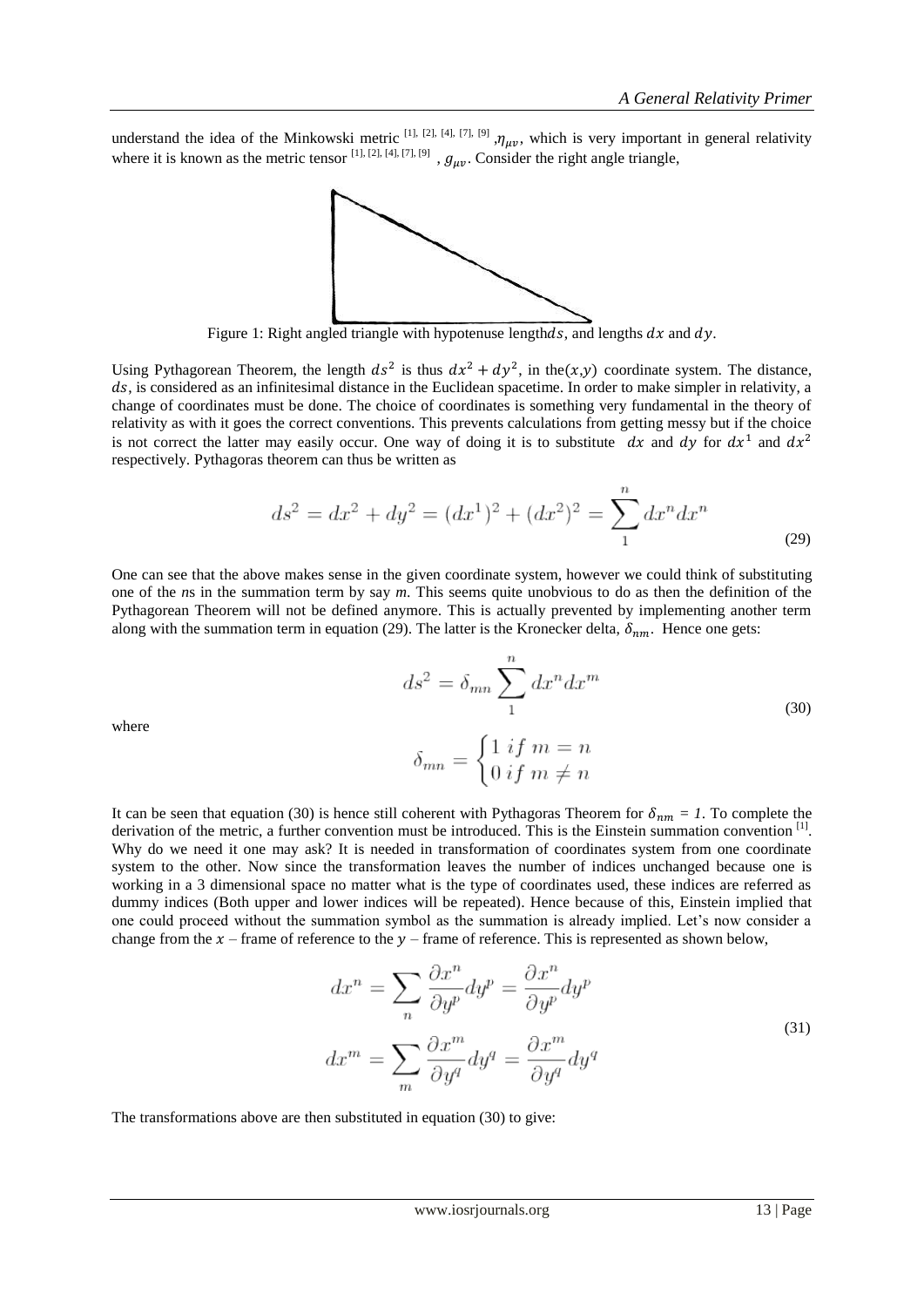*A General Relativity Primer*

$$
ds^{2} = \delta_{mn} \sum_{1}^{n} \sum_{1}^{m} \frac{\partial x^{n}}{\partial y^{p}} dy^{p} \frac{\partial x^{m}}{\partial y^{q}} dy^{q} = \sum_{1}^{n} \sum_{1}^{m} \frac{\partial x^{n}}{\partial y^{p}} \frac{\partial x^{m}}{\partial y^{q}} dy^{p} dy^{q}
$$
\n(32)

where  $\sum_{1}^{m} \sum_{1}^{n} \frac{\partial x^{n}}{\partial x^{n}}$ д n<br>1 д д  $\int_{1}^{m}\sum_{n=1}^{\infty}\frac{\partial x^{n}}{\partial y^{n}}\frac{\partial x^{n}}{\partial x^{n}}$  =  $g_{nm}$ , the latter is the metric tensor (or  $\eta_{nm}$ , the Minkowski metric in special relativity) which will be extensively used in the general theory of relativity. Equation (32) can thus be written as  $ds^2$  $g_{nm} dy^p dy^q$ , where  $g_{nm} = \begin{cases} 1 \\ 0 \end{cases}$  $n, \, i, \, j, \, m = n$ , hence recovering Pythagoras theorem in flat (Euclidean space)  $0, if \, m \neq n$ when  $p = q$ . When  $p \neq q$ , this implies that Pythagoras Theorem (Euclidean geometry) is no more valid in the description of space. The  $g_{nm}$  term is thus a correction to this allowing the bridging between the theories of special and general relativity. In the Minkowski spacetime, the interval between any two event *A* and *B* is thus defined as  $[9]$ 

$$
ds^{2} = -(dx^{0})^{2} + (dx^{1})^{2} + (dx^{2})^{2} + (dx^{3})^{2}
$$
\n(33)

[Note the signature used,  $(-, +, +, +)$ ]. The first term of equation (33) corresponds to the time coordinate usually denoted as  $x^0$ . The value of  $ds^2$  is very important and has different meanings whether it is smaller, bigger or equal to zero. The definitions of the meanings of these different values are clearer when considering what is called a light cone. The latter is a very important visualization of the Minkowski spacetime and is shone below:



Figure 2: Light cone with different types of events occurring. [Ref: [http://29.media.tumblr.com/tumbl.png](http://29.media.tumblr.com/tumblr_kz18bvVfBz1qb0ukuo1_400.png) (last accessed: 07/2013), modified from original version]

 The light cone as shown above consists of 3 parts; the past light cone which is due to events occurred in the past, the future light which is due to events that are to occur in the future and the hypersurface which is where simultaneous events takes place and this is the present. It is so because as it can be noted the observer lies on that surface at the point of coincidence of the 3 axes shown. In such diagrams (spacetime diagrams) the time axis is always the vertical axis and the spatial dimensional are represented horizontally. The diagram is one which evolves in the positive (upwards) time direction. The different curves [8] in the second diagram are due to the different values of  $ds^2$ .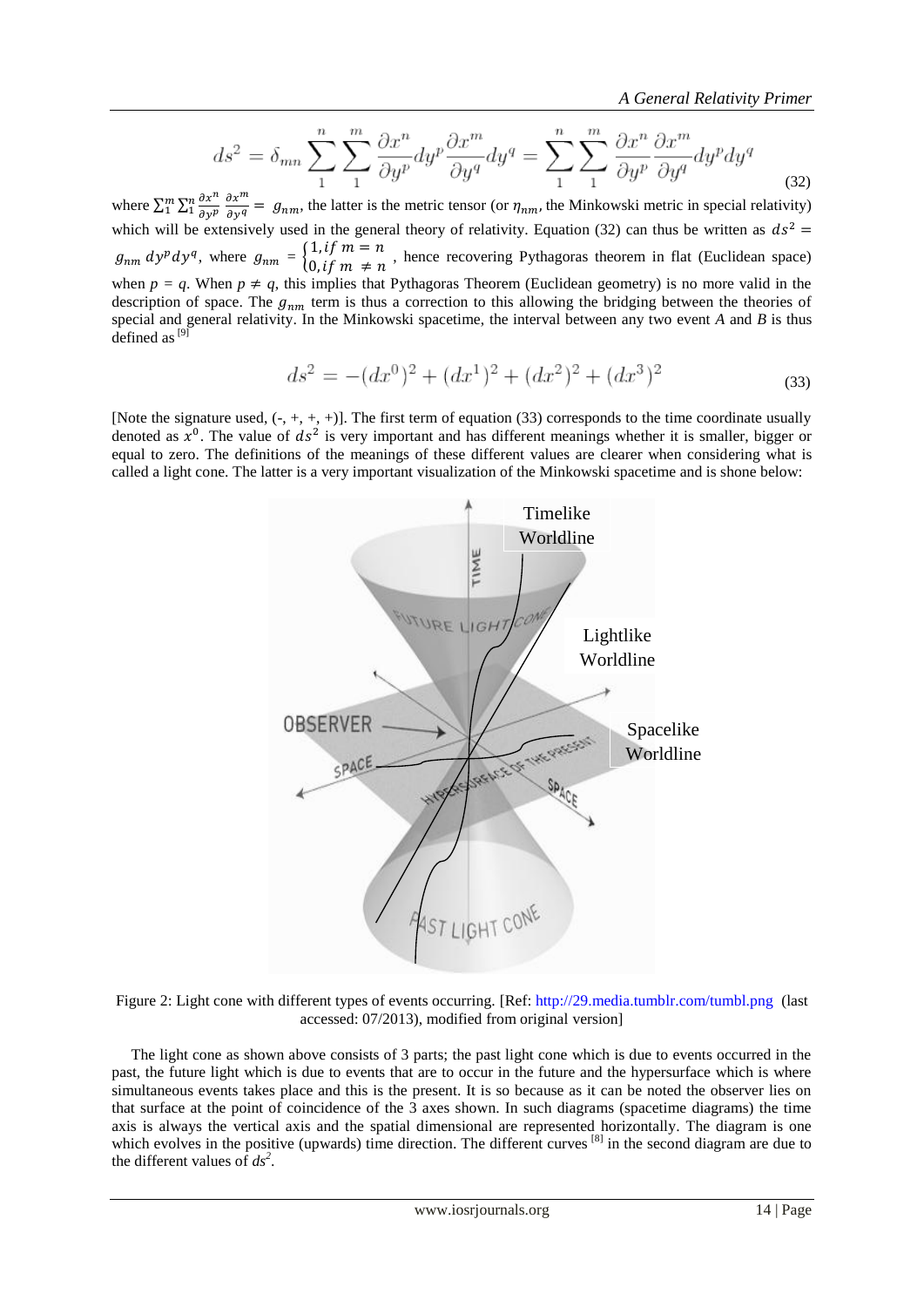When  $ds^2 > 0$ , the interval is said to be spacelike When  $ds^2 < 0$ , the interval is said to be timelike When  $ds^2 = 0$ , the interval is said to be lightlike

What does the above mean? A spacelike interval as shone in the figure on the left (2b) is an event which cannot be seen occurring at the same time at two distinct locations which are very far apart, it can be noticed that spacelike event occurs on the hypersurface of the present at a unique time. A timelike interval is the difference between events which occur at two or more different time but are related to each other. A lightlike interval is when a ray of light travel between two events. The gradient of the cone's surface cannot be less than unity. A particle undisturbed which goes through all the sets of past and future event is said to be following its world line. These different types of intervals can be proved using the Lorentz transformation [2], [9] which has not been included in this paper.

## **IV. Tensor Analysis**

 Tensors have been around in the mathematical world since the time of Gauss. They are extremely important objects in both mathematics and physics. Tensors are the primary tools needed for the understanding of the theory of relativity. The former also applies in special relativity as we have seen with the Minkowskian metric. In classical electrodynamics, Maxwell equation and the continuity equation can be written in a more compact and elegant way using tensor notation.

*A tensor is a relationship between any 2 vectors. If the relationship implies that the tensor has a rank of 0 in one frame of reference, this means that it will have that value in ALL frames of reference.* 

In the theory of special relativity, transformation law applies to vectors from one frame of reference to the other in space and time leading to a linear transformation of coordinates. In curved spacetime, tensors are considered to be elements of a vector space except that the vector space will be a tangent space to a given point over a curved surface. This is as shown below:



Figure 3: The tangent space at *m* on a curved surface can be considered to be a vector space for given vector, *w*. [Ref: [http://people.hofstra.edu/stefan\\_waner/diff\\_geom/pics/TangentSpace.gif](http://people.hofstra.edu/stefan_waner/diff_geom/pics/TangentSpace.gif) (last accessed: 07/2013), modified from original version.]

Hence a manifold of dimensions, *n*, can be seen as a topological space which can be splitted as a combination of open sets of vector spaces,  $\mathbb{R}^n$ , in a differentiable way. This means that transformations of such objects are possible using some calculus. This is what this part of the paper will be describing – tensor algebra and operations with tensors.

The general formula for transformation of coordinates from the  $x^{\prime\nu}$  frame of reference to the  $x^{\mu}$  frame of reference is given as: (Einstein summation convention is implied in all of the transformation equations)

$$
x^{\prime v} \rightarrow x^{\mu} = \frac{\partial x^{\mu}}{\partial x^{\prime v}} x^{\prime v}
$$
\n(34)

There are different types or tensors. A tensor of rank 0, also  $\binom{0}{0}$  $_{0}^{0}$ ) rank tensor is a scalar. A tensor of rank 1 or  $_{0}^{1}$  $_{0}^{1})$ is a vector and a tensor of rank 2 or  $\binom{2}{0}$  $_{0}^{2}$ ) is a tensor. These tensors with their indices up as shown are known as contravariant tensors. Flipping the indices down will indicate covariant tensors. The distinction between these two main types of tensors is very important in curved spacetime however this is not the case in flat spacetime. This is because a contravariant tensor is defined as being represented by components in the direction of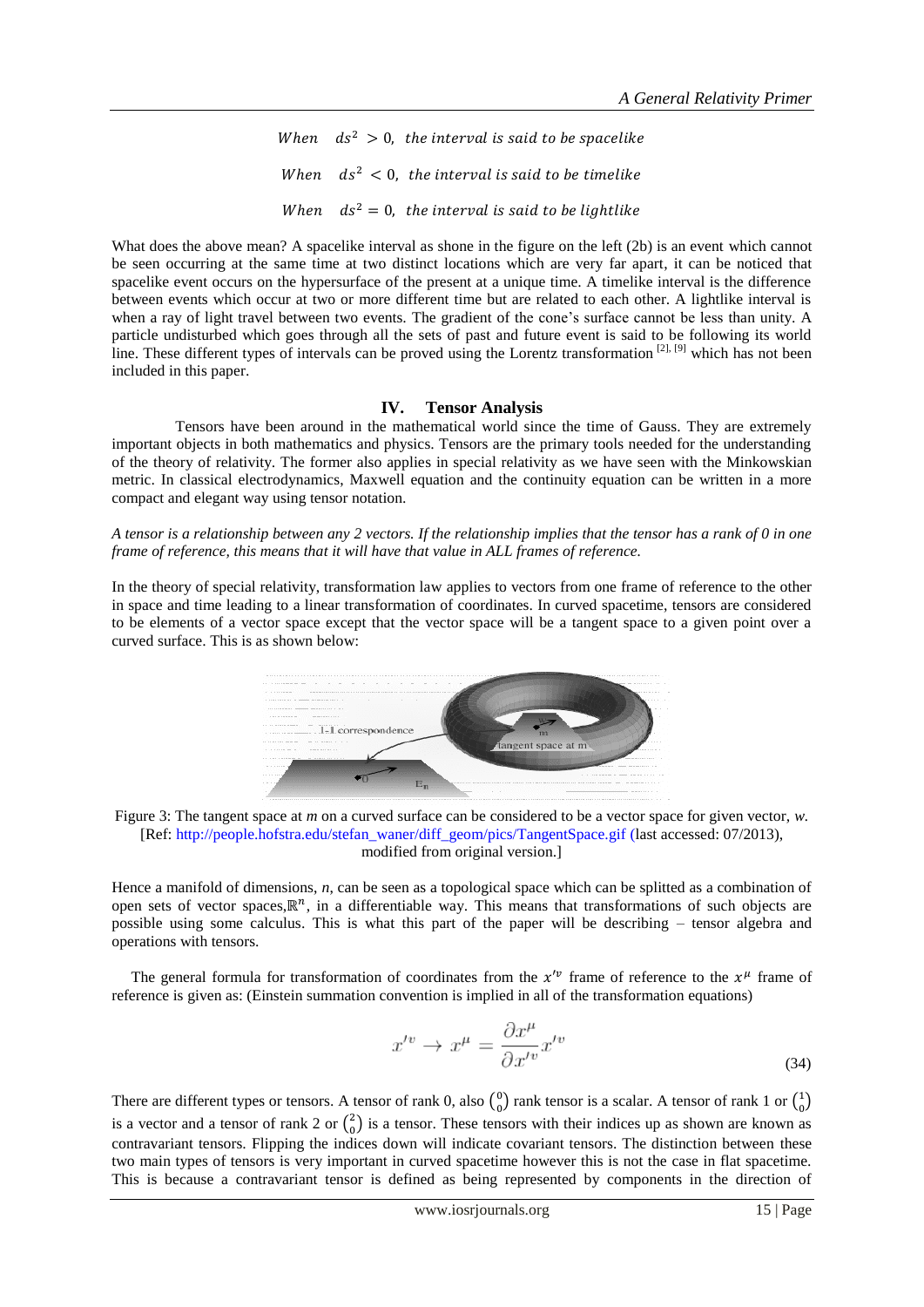coordinate increase whereas a covariant tensor is defined as being represented by components in the direction orthogonal to that of the coordinate constant surfaces. Hence in flat spacetime these two types of tensors are made to coincide causing the distinction to vanish.

## **A. Contravariant and Covariant Tensors**

Let  $A^{\prime\prime}$  be a contravariant tensor of rank 1 (contravariant vector). Transformation for a contravariant tensor is:

$$
A^{\prime v} \to A^{\mu} = \frac{\partial A^{\mu}}{\partial A^{\prime v}} A^{\prime v} = \Lambda^{\mu}_{v} A^{\prime v}
$$
\n(35)

Transformation for a covariant tensor is just the same thing except that some swapping of indices must be done:

$$
A'_v \to A_\mu = \frac{\partial A'_v}{\partial A_\mu} A'_v = \Lambda_\mu^v A'_v \tag{36}
$$

The capital gamma symbol, Λ, is also used to indicate the differential leading to a transformation of coordinate. The transformation of a second rank tensor is just an extension of the above. A second rank tensor is the result of the outer product of two rank  $\binom{1}{0}$  $_{0}^{1}$ ) tensors.

Contravariant tensor of rank 2,

$$
T^{\mu v} = A^{\mu} B^{\nu} \tag{37}
$$

$$
T^{\prime\alpha\beta} \to T^{\mu\nu} = \frac{\partial x^{\mu}}{\partial x^{\prime\alpha}} \frac{\partial x^{\nu}}{\partial x^{\prime\beta}} T^{\prime\alpha\beta} = \Lambda^{\mu}_{\alpha} \Lambda^{\nu}_{\beta} T^{\prime\alpha\beta} \tag{38}
$$

Covariant tensor of rank 2,

$$
T_{\mu v} = A_{\mu} B_v \tag{39}
$$

$$
T'_{\alpha\beta} \to T_{\mu\nu} = \frac{\partial x'_{\alpha}}{\partial x_{\mu}} \frac{\partial x'_{\beta}}{\partial x_{\nu}} T'_{\alpha\beta} = \Lambda^{\alpha}_{\nu} \Lambda^{\beta}_{\mu} T'_{\alpha\beta}
$$
\n(40)

Mixed tensor of rank 2

$$
T_v^{\mu} = A^{\mu} B_v \tag{41}
$$

$$
T'^{\alpha}_{\ \beta} \ \to \ T^{\mu}_{v} = \ \frac{\partial x^{\mu}}{\partial x'^{\alpha}} \frac{\partial x'^{\beta}}{\partial x_{v}} T'^{\alpha}_{\ \beta} = \ \Lambda^{\mu}_{\alpha} \Lambda^{\beta}_{v} T'^{\alpha}_{\ \beta} \tag{42}
$$

Mixed tensor of rank n

$$
T_{v_1, v_2, \dots, v_m}^{\mu_1, \mu_2, \dots, \mu_n} = A^{\mu_1, \mu_2, \dots, \mu_n} B_{v_1, v_2, \dots, v_m}
$$
\n<sup>(43)</sup>

$$
T^{\prime\alpha_1,\alpha_2,\dots,\alpha_n}_{\beta_1,\beta_2,\dots,\beta_m} \to T^{\mu_1,\mu_2,\dots,\mu_n}_{v_1,v_2,\dots,v_m} = \left(\frac{\partial x^{\mu_1}}{\partial x^{\prime\alpha_1}} \frac{\partial x^{\mu_2}}{\partial x^{\prime\alpha_2}} \cdots \frac{\partial x^{\mu_n}}{\partial x^{\prime\alpha_n}}\right) \left(\frac{\partial x^{\prime\beta_1}}{\partial x^{v_1}} \frac{\partial x^{\prime\beta_2}}{\partial x^{v_2}} \cdots \frac{\partial x^{\prime\beta_m}}{\partial x^{v_m}}\right) T^{\prime\alpha_1,\alpha_2,\dots,\alpha_n}_{\beta_1,\beta_2,\dots,\beta_m} \tag{44}
$$

The above equations represent the respective types of transformation, it can be noted that the position of the indices are altered during the different types of transformation. The mixed tensors have a lot of indices thus one has to be careful during calculations as the order and number of indices is like the identity of the tensor and should not be mixed up.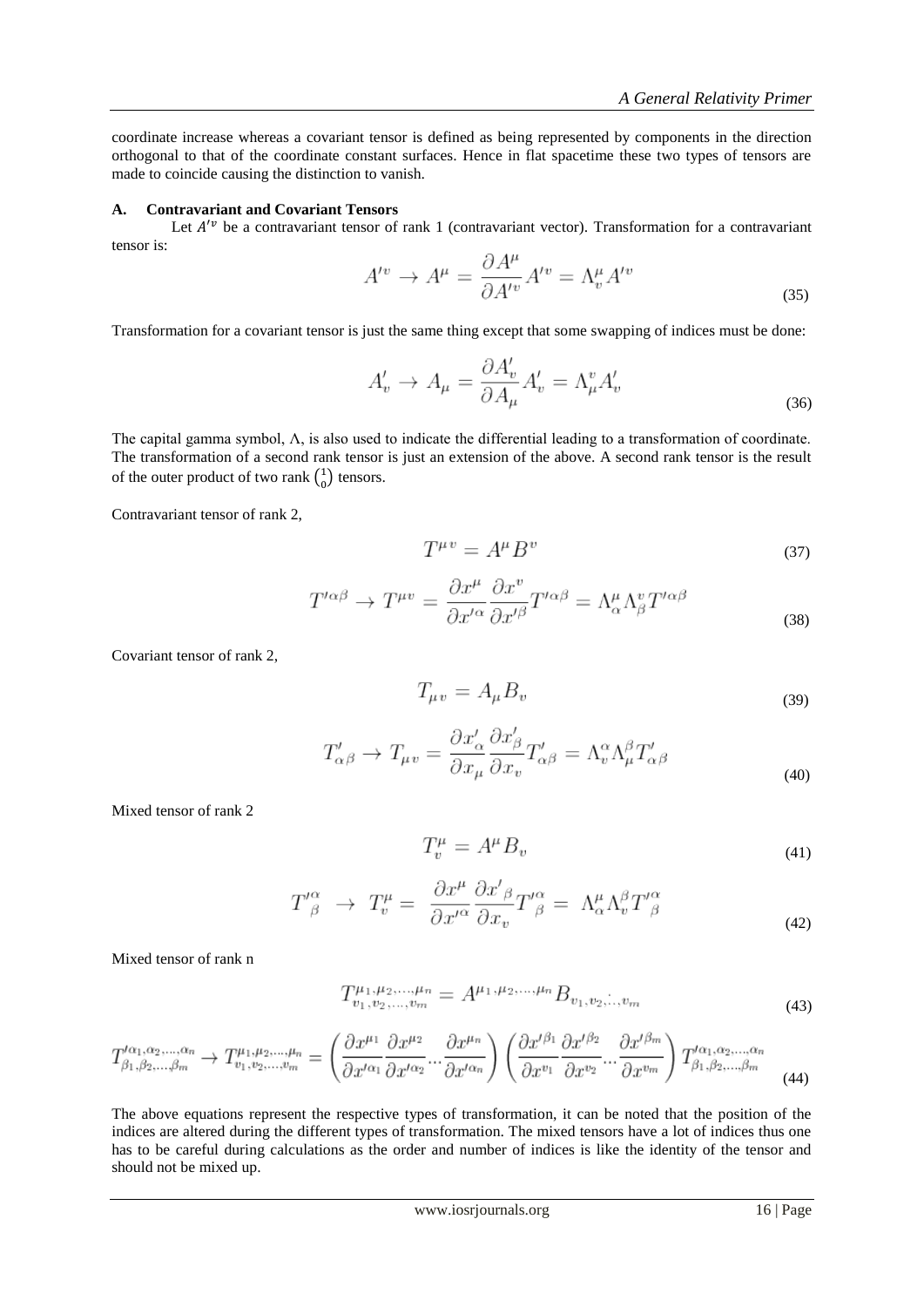#### **B. Basic Operations with Tensors**

 *Equality*: Tensors are said to be equal if they have the same contravariant and covariant rank.

$$
E.g \quad A^{\alpha\beta}_{\ \mu} = B^{\alpha\beta}_{\ \mu}
$$

 *Associativity and Commutativity:* Tensors of the same type can be added or subtracted with each other to give a tensor of the same rank. Addition is thus associative and commutative.

*Outer product:* This is the product of two tensors whose rank is given as the sum of the ranks of the two individual tensors.

$$
E.g \quad A^{\alpha\beta}_{\ \mu}B^{\gamma}_{\lambda} = T^{\alpha\beta\gamma}_{\mu\lambda}
$$

 *Contraction:* If one the lower and upper indices of a mixed tensor are set equal, the summation over equal indices is done as per the summation convention. This leads to a tensor of rank two less than the original tensor.

$$
E.g \tT^{\mu}_{\alpha\delta}{}^{\rho} \to Tensor \ rank \begin{pmatrix} 2 \\ 2 \end{pmatrix} \tlet \rho = \delta
$$
  
\n
$$
\Rightarrow T^{\mu}_{\alpha\rho}{}^{\rho} \to Tensor \ rank \begin{pmatrix} 1 \\ 1 \end{pmatrix} \tlet \alpha = \mu
$$
  
\n
$$
Hence \tT^{\mu}_{\ \mu\rho}{}^{\rho} \to Tensor \ rank \begin{pmatrix} 0 \\ 0 \end{pmatrix} \t, this \ is \ a \ scalar
$$

*Inner product:* This is the result of the contraction of the indices of the outer product of mixed tensors. Contraction of indices of various is important as it will be seen in the derivations of the tensors in the Einstein fields' equations.

 *Symmetry:* Tensors have symmetric and antisymmetric properties.

Symmetric tensor 
$$
T^{\alpha\beta} = T^{\beta\alpha}
$$
 and  $T_{\alpha\beta} = T_{\beta\alpha}$   
Antisymmetric tensor  $T^{\alpha\beta} = -T^{\beta\alpha}$  and  $T_{\alpha\beta} = -T_{\beta\alpha}$ 

An example of an antisymmetric tensor is the electromagnetic field tensor <sup>[2]</sup>,  $F_{\mu\nu}$ . When deriving the equation of motion for the shortest path along a curved surface; we will make use of *affine* parameters. This is related to the contravariant and covariant tensors and means that these two types of tensors exist separately in a given space. The space in question, where physical quantities are independent of the choice of covariance and contravariance is known as a metric space characterized by the metric tensor,  $g_{\mu\nu}$ . We shall consider now the line element in a Cartesian system of coordinates, let the latter be ds

$$
(ds)^{2} = -(dt)^{2} + (dx)^{2} + (dy)^{2} + (dz)^{2} = -(dt)^{2} + (dx^{1})^{2} + (dx^{2})^{2} + (dx^{3})^{2}
$$
(45)

In Curvilinear coordinates, considering volume elements along the three axes of symmetry

$$
(ds)^{2} = -(dt)^{2} + (dr)^{2} + r^{2} (d\theta)^{2} + r^{2} sin^{2}\theta (d\phi)^{2}
$$
\n(46)

Equation (46) is obtained by firstly performing the transformation of coordinates from the Cartesian system to the spherical system such that  $x = r \sin \theta \cos \phi$ ,  $y = r \sin \theta \sin \phi$  and  $z = r \cos \phi$ . The differential of the latter are calculated and the results are substituted in the first equation in (45). The equations above can be generalized in a given vector space such that the line element is defined in it as a metric in the form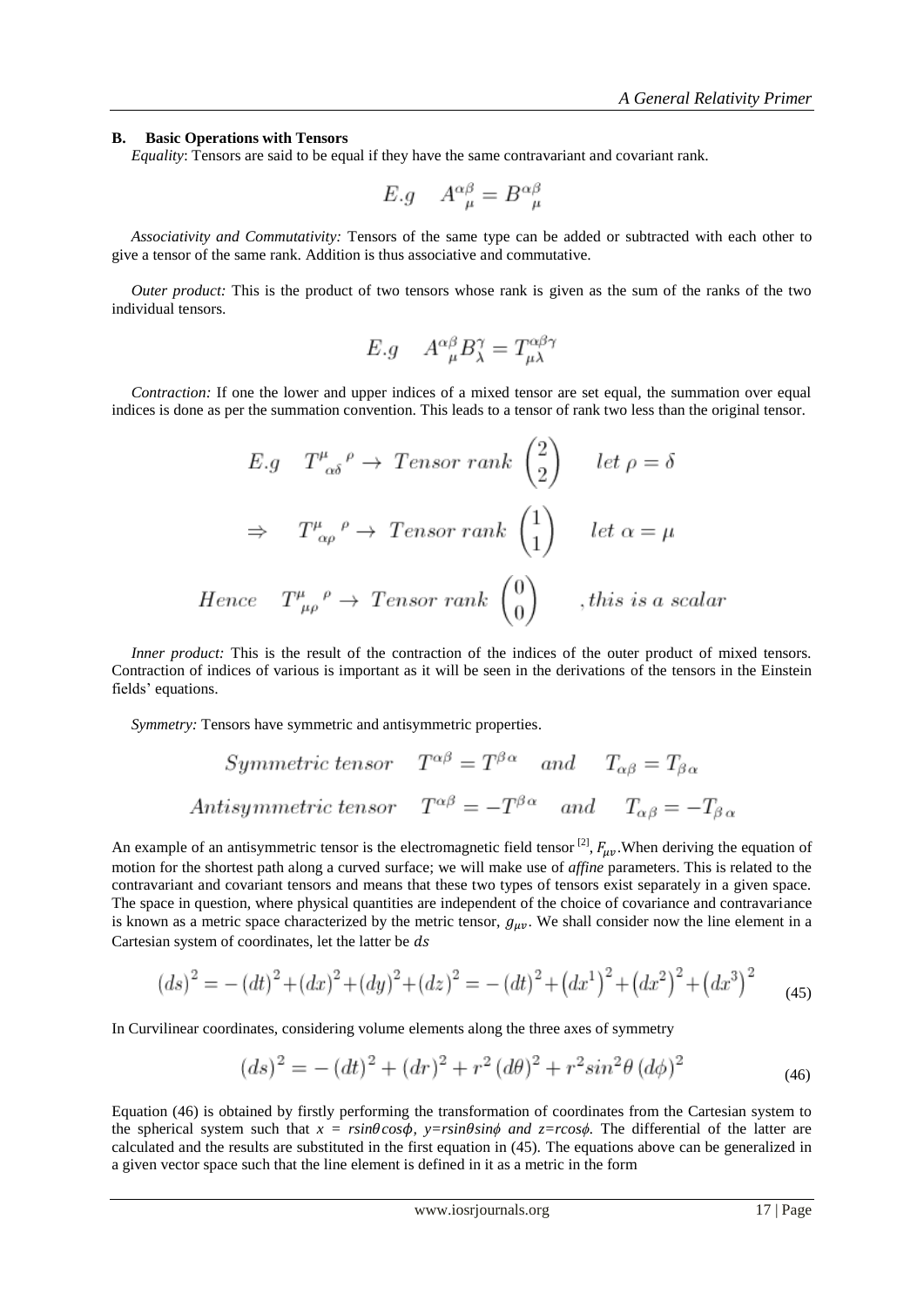$$
(ds)^{2} = \sum_{\mu=0}^{3} \sum_{v=0}^{3} g_{\mu v} dx^{\mu} dx^{v}
$$
\n(47)

Hence in Cartesian coordinates<sup>[9]</sup>,

$$
g_{\mu\nu} = \begin{pmatrix} -1 & 0 & 0 & 0 \\ 0 & 1 & 0 & 0 \\ 0 & 0 & 1 & 0 \\ 0 & 0 & 0 & 1 \end{pmatrix}
$$

and in spherical coordinates<sup>[9]</sup>

$$
g_{\mu v} = \begin{pmatrix} -1 & 0 & 0 & 0 \\ 0 & 1 & 0 & 0 \\ 0 & 0 & r^2 & 0 \\ 0 & 0 & 0 & r^2 \sin^2 \theta \end{pmatrix}
$$

It can be noted that one can work with different types of metrics and that it all implies the same thing. These metrics are 3 + 1 dimensional metrics. One can choose to work with only a metric in two dimensions only depending on the type of the problem. However the choice of coordinates is important in order not to create a mess. One very common metric is the *Schwarzschild metric*; the latter was the very first solution of Einstein"s fields' equations produced by Karl Schwarzschild<sup>[2]</sup> in 1916. It is a very fundamental object in the study of the static spacetime around spherical celestial bodies.

The metric tensor,  $g_{\mu\nu}$  has an inverse,  $g^{\mu\nu}$ . In some manuscript, including A. Einstein paper <sup>[7]</sup> on '*The Foundation of General Relativity'*, the metric tensor is referred as a fundamental tensor. The latter is a rank two tensor. The metric tensor and the tensor  $\delta^v_\mu$  are related via the inverse of the metric tensor in the equation (48) shown. This is another important property of tensors

$$
g_{\mu\sigma}g^{\nu\sigma} = \delta^{\nu}_{\mu} \tag{48}
$$

where  $\delta_u^v = \begin{cases} 0 \\ 1 \end{cases}$  $\int f, f \mu \neq 0$ , this property is important in understanding and deriving the formulae for the volume  $1$ , if  $\mu = v$ . elements dV. It must be noted from equation (48) that  $\delta_u^v$  is also a tensor, a mixed tensor of rank 2.

Having introducing tensors and some of their fundamental properties, we can now extend to their applications. We shall consider firstly the applications of tensors in classical electrodynamics that is to rewrite the Maxwell Equations in tensor notation. It must be noted that the speed of light, *c*, will be equal to unity as it will be defined in terms of geometrized units, this will simplify the procedures that needs to be covered.

#### **V. Maxwell Equations In Tensor Notation**

Before entering in greater details, let's consider a simple example with the continuity equation. The latter is a consequence of the Maxwell equations and since the Maxwell equations are symmetric that is they are invariant when subjected to a gauge transformation in all frame of reference, the continuity equation [2] as well is symmetric. It indicates a thus a conservation.

$$
0 = \frac{\partial \rho}{\partial t} + \vec{\nabla} \cdot \vec{j} \tag{49}
$$

Using the 4 – vector components and the fact that  $ct = x^0 \rightarrow t = x^0$  since  $c = 1$ , equation (49) can be rewritten as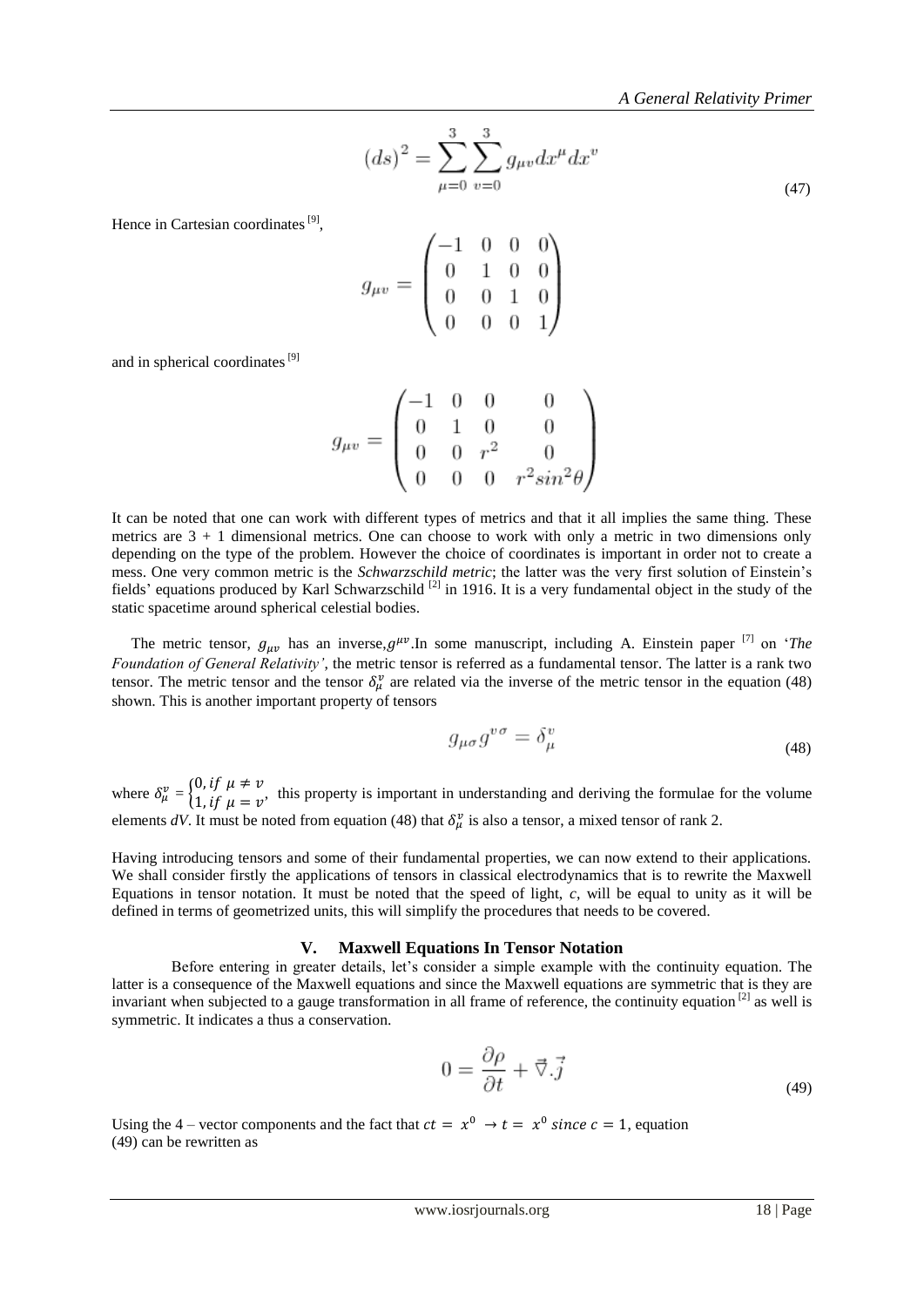$$
0 = \frac{\partial \rho}{\partial x^0} + \frac{\partial j^{\mu}}{\partial x^{\mu}}
$$
\n(50)

$$
\Rightarrow \vec{j} = (\rho, j^{\mu})
$$
  

$$
\therefore \quad \partial_{\mu} j^{\mu} = 0
$$
 (51)

Equation above is hence the continuity equation in tensor notation and it is indeed a scalar (Lorentz invariant in all reference frames). The same procedure is adopted in order to rewrite the Maxwell equations in tensor form. We shall consider  $c = \mu_0 = \epsilon_0 = 1$  and also another very important tensor, the Levi – Cevita tensor,  $\epsilon_{\mu\nu\rho\sigma}$ , which is a tensor of rank 4 or rank  $\binom{0}{4}$  $_{4}^{0}$ ) tensor. The latter is defined as

$$
\epsilon_{\mu\nu\rho\sigma} = \begin{cases}\n+1 & if \ \mu\nu\rho\sigma \ is \ an \ even \ permutation \ of \ 0123 \\
-1 & if \ \mu\nu\rho\sigma \ is \ an \ odd \ permutation \ of \ 0123 \\
0, \ otherwise\n\end{cases}
$$
\n(52)

This tensor also transforms as per the transformation law described above. It is described above as it will be needed in the derivation of the Maxwell equation in tensor form. The Levi – Cevita tensor is present in vector calculus where it is used to describe the curl of vectors.

#### **A. The Maxwell Equations**

 The Maxwell equations are four differential equations (sometimes there are written as integrals) which describes the propagation of light through space as an electromagnetic wave. Maxwell actually intended to provide a mathematical backbone to the discoveries made by Faraday about electricity and magnetism years ago. He tried and succeeded one of the very first unification in physics. His theory provided the foundational ground to modern theoretical physics, theory which was even described by Einstein to be a revolution in the  $19<sup>th</sup>$ century science. The equations  $[1]$ ,  $[2]$ ,  $[4]$ ,  $[9]$  which are Lorentz invariant are shown below

$$
\vec{\nabla}.\vec{E} = 4\pi\rho
$$
  

$$
\vec{\nabla}.\vec{B} = 0
$$
  

$$
\vec{\nabla} \times \vec{E} = -\frac{\partial \vec{B}}{\partial t}
$$
  

$$
\vec{\nabla} \times \vec{B} = 4\pi\vec{j} + \frac{1}{c^2}\frac{\partial \vec{E}}{\partial t}
$$
 (53)

where  $\rho$  is the charge density and  $\vec{j}$  is the current (usually known as displacement current). The electromagnetic field strength tensor,  $F_{\mu\nu}$ , is another type of tensor of rank  $\binom{0}{2}$  $_{2}^{0}$ ) used to described in tensor notations the above equations as previously mentioned. It is defined in equation  $(54)$ 

$$
F_{\mu\nu} = \begin{pmatrix} 0 & -E_1 & -E_2 & -E_3 \\ E_1 & 0 & B_3 & B_2 \\ E_2 & B_3 & 0 & B_1 \\ E_3 & B_2 & -B_1 & 0 \end{pmatrix}
$$
\n(54)

The Maxwell equations can be written using components of the  $4$  – vector as it was done for the continuity equation

$$
\partial_i E^i = 4\pi j^0
$$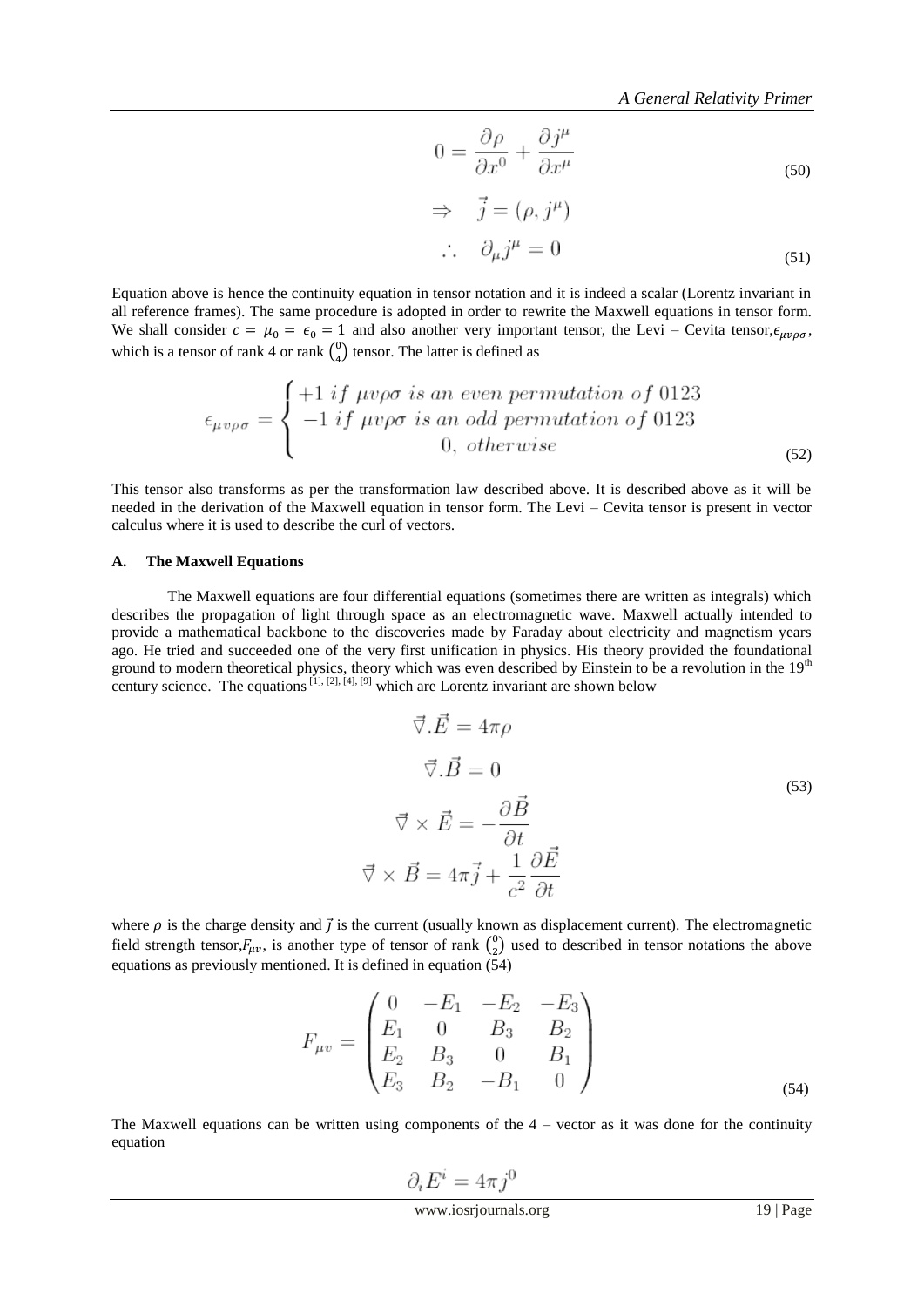$$
\partial_i B^i = 0
$$
\n
$$
\epsilon^{ij k} \partial_j E_k = -\partial_0 B^i
$$
\n
$$
\epsilon^{ij k} \partial_j B_k = 4\pi j^I + \partial_0 E^i
$$
\n(55)

It can be noted that the spatial indices were raised and lowered; this does not change anything in this case since we are working in a flat 3 – dimensional space. The Maxwell equations are invariant in any frame, it is much clearer now that they are written in terms of components of the four vectors. Firstly the components of the matrix in (54) are obtained by considering the following equation:

$$
F^{\mu\nu} = \partial^{\mu}\phi^{\nu} - \partial^{\nu}\phi^{\mu} \tag{56}
$$

where  $\phi$  is a scalar potential. The Maxwell field possesses some remarkable properties and one of these is that it can be expresses in terms of a potential which simplifies considerably the mathematics involved <sup>[2]</sup>. Thus equation (56) is a formulation of the derivatives of the Maxwell potential in term of covariant 4-vector  $\phi_{\mu}$ . Let's consider an example,  $F^{01}$  and  $F^{12}$  that is we want to know the elements which are in the first entry of the first row and in the third entry in the second row. One just has to keep in mind equation (16) and (17).

$$
F^{01} = \partial^0 \phi^1 - \partial^1 \phi^0 = -\frac{\partial \phi_1}{\partial t} - \frac{\partial \phi_0}{\partial x} = -E_1 \tag{57}
$$

$$
F^{12} = \partial^1 \phi^2 - \partial^2 \phi^1 = -\frac{\partial \phi_2}{\partial t} - \frac{\partial \phi_3}{\partial x} = -\vec{\nabla} \times \vec{B_3}
$$
(58)

Hence from the above equations, one can see that  $F^{0i} = E^i$  and  $F^{ij} = \epsilon^{ijk} B_k = curl$  of B. The latter are substituted in the first and fourth equations of equation (55). The result is a "compression" of these two equations of Maxwell into one in tensor notation

$$
\partial_{\mu}F^{\mu\nu} = 4\pi j^{\nu} \tag{59}
$$

A similar reasoning is used to write the second and third equations in (55) in tensor form. The second and third equations are known as the magnetostatic law and the magnetodynamic laws in the Misner, Thorne and Wheeler book on gravitation. When one looks at these two laws which are both Lorentz invariant, thus it can be concluded that there must be a single geometric law which is frame independent that unifies the two equations together. In many textbooks and lecture notes it can be noticed that dual vector is used to derive the second equation in tensor notation. Considering the magnetostatic law<sup>[1]</sup> first

$$
\vec{\nabla}.\vec{B}=0
$$

This can be written as

$$
\frac{\partial B_x}{\partial x} + \frac{\partial B_y}{\partial y} + \frac{\partial B_z}{\partial z} = 0
$$

Let the indices be  $x = 1$ ,  $y = 2$  and  $z = 3$ . It will be easier to work with the Levi – Cevita tensor.

$$
\therefore \qquad \partial_1 B_1 + \partial_2 B_2 + \partial_3 B_3 = 0
$$

Thus using the fact that  $F^{ij} = \epsilon^{ijk} B_k = curl$  of B and that the matrix is a skew – symmetric one, one obtains

$$
\partial_1 \left( \epsilon^{23}{}^{1}B_1 \right) + \partial_2 \left( \epsilon^{31}{}^{2}B_2 \right) + \partial_3 \left( \epsilon^{12}{}^{3}B_3 \right) = 0
$$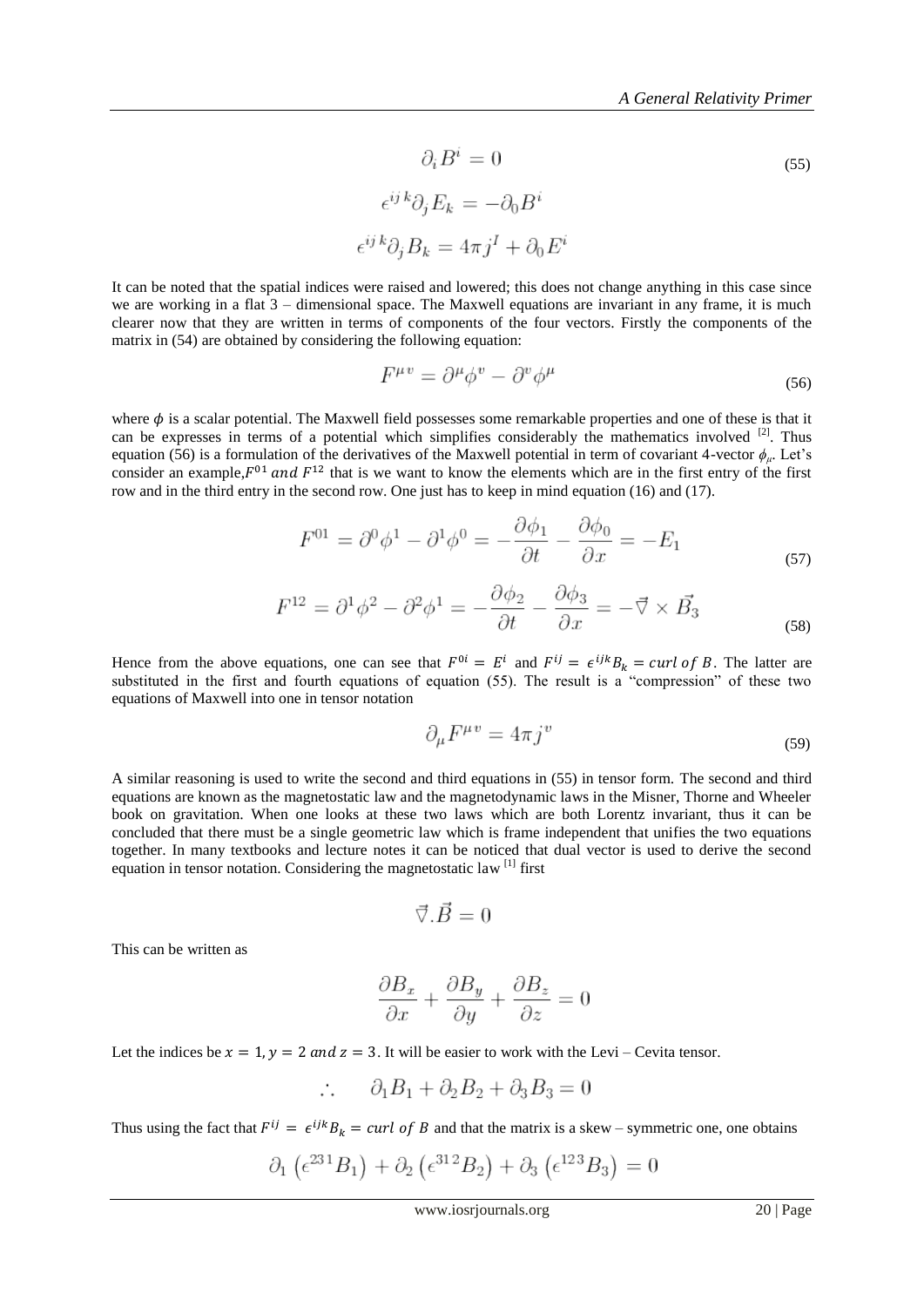$$
\partial_1 F^{23} + \partial_2 F^{31} + \partial_3 F^{12} = 0
$$

$$
F_{23,1} + F_{31,2} + F_{12,3} = 0
$$

The exact same thing is done with the magnetodynamic law; the only difference is that one get a curl, by keeping equation (56) in mind the appropriate component can be easily found. Also the choice indices may not be only (1, 2, 3) as for the above proof. It can be for example (0, 2, and 3). One will then end up with something like;

$$
F_{02,3} + F_{23,0} + F_{32,0} = 0
$$

Thus it can be concluded that the final unifying equation in tensor notation of equation two and three in (55) can be written as: [This is actually an exercise  $^{[1]}$  (Exercise 3.7 Pg. 81 in MTW – Gravitation)]

$$
\partial_{[\mu} F_{\nu\lambda]} = 0 \tag{60}
$$

 This last part is actually about covariant derivative, here we have applied in flat space but if we need to generalize this to curve space, one just has to replace the  $\partial$  by  $\nabla$  which indicates covariant derivative. This is how calculus is done on curved space; one cannot simply apply ordinary calculus. Actually this will be the next part of the paper, I shall try to apply ordinary calculus and it will be noticed that a correction is actually needed which will lead us to consider covariant derivatives.

#### **VII. A Brief Introduction To The Riemannian Topology**

 In this section, the mathematical tools and principle related to the curvature of spacetime will be explored. In a flat space, the shortest distance between any two points is a straight line whose distance is easily calculated using Euclidean geometry. However in a curved space, things are quite different, this can be noticed by drawing a right angle triangle on a curved surface – say on a globe. The sum of the angles is bigger than 180<sup>0</sup>. Thus one can conclude that Euclidean geometry no more holds and that some kind of correction or modification needs to be made. This is what general relativity does. One need then to understand how to figure out the shortest distance between any two points on curved surface first. Such object is known as a *geodesic*. As introduced in equation (30), the infinitesimal distance over a curved space is given as  $[6]$ 

$$
ds^{2} = g_{\mu\nu}dx^{\mu}dx^{v}
$$

$$
s = \int_{P}^{Q} \sqrt{g_{\mu\nu}dx^{\mu}dx^{v}}
$$
(61)

where *P* and *Q* are the initial and final conditions respectively. The geodesic may be defined as the extremum of the length functional which is written in terms of an *affine* parameter, λ*.* This is why an introduction to the Lagrange equation was given as one will have to use the Lagrange equation in order to find the extremum of the length functional. This will be the equation of the geodesic. This can be seen as a further application of the Lagrange equation. The length functional  $[6]$ ,  $[9]$  is defined as

$$
s = \int_{P=\lambda_1}^{Q=\lambda_2} \sqrt{g_{\mu v} \frac{dx^{\mu}}{d\lambda} \frac{dx^{\nu}}{d\lambda}} d\lambda \tag{62}
$$

At the extremum of the functional in  $(62)$ ,  $\delta s = 0$ . The initial and final conditions are 0 as previously implied in the Lagrange principle. Also  $\dot{x}^{\mu} = \frac{dx^{\mu}}{d\lambda}$  and since  $\lambda$  is an affine parameter, this implies  $L = \frac{ds}{d\lambda}$ .

$$
L = \sqrt{g_{\mu v} \frac{dx^{\mu}}{d\lambda} \frac{dx^{v}}{d\lambda}}
$$
(63)

Using the Euler - Lagrange equation,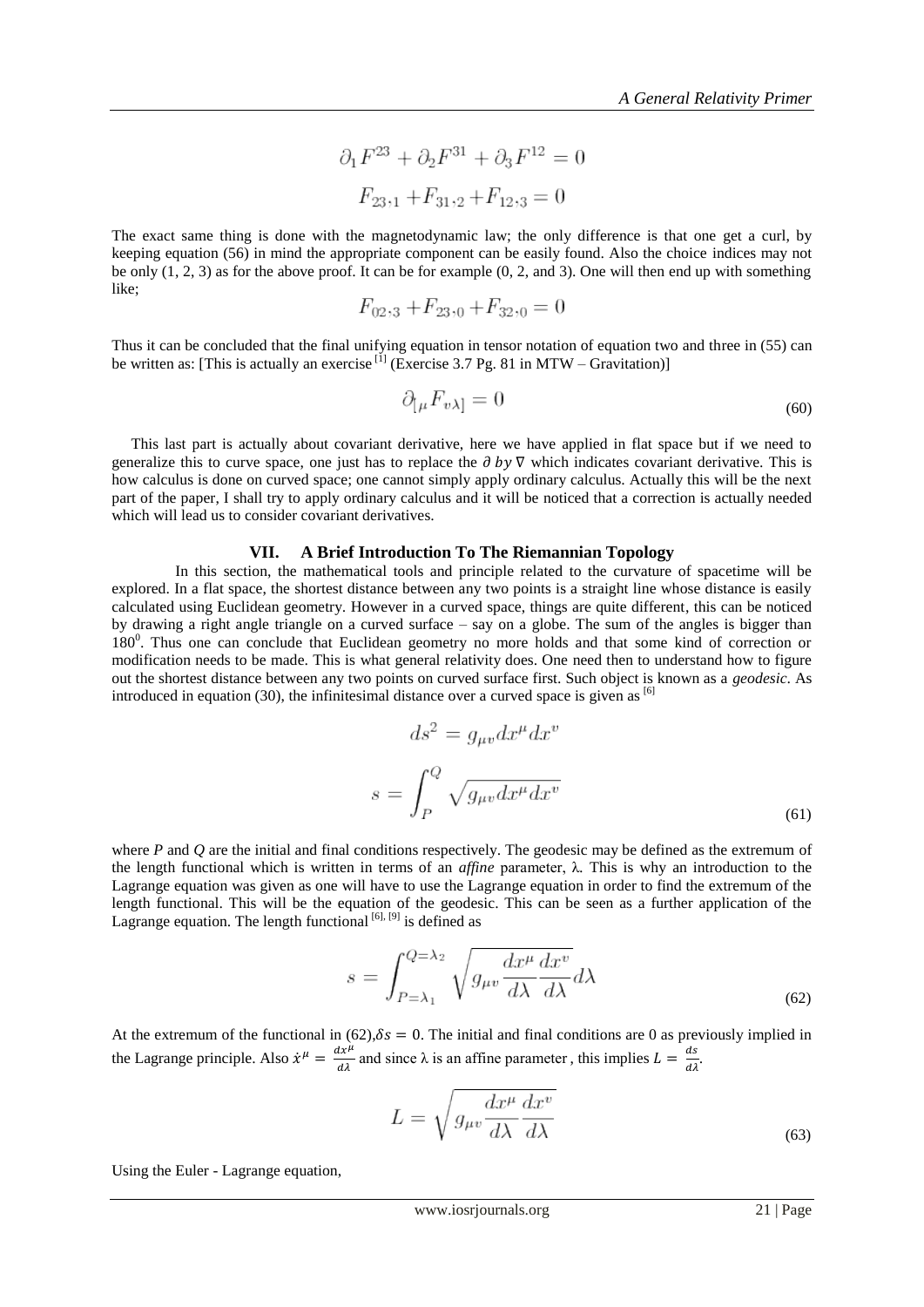$$
\frac{d}{d\lambda} \left( \frac{\partial L}{\partial \dot{x}^{\gamma}} \right) - \frac{\partial L}{\partial x^{\gamma}} = 0
$$
\n(64)

$$
\frac{\partial L}{\partial x^{\gamma}} = -\frac{1}{2L} \frac{\partial g_{\mu v}}{\partial x^{\gamma}} \frac{dx^{\mu}}{dx^{\gamma}} \frac{dx^{v}}{dx^{\gamma}}
$$
\n(65)

Now considering,

$$
\frac{d}{d\lambda} \left( \frac{\partial L}{\partial \dot{x}^{\gamma}} \right) = -\frac{d}{d\lambda} \left( \frac{1}{L} g_{\mu\gamma} \frac{dx^{\mu}}{d\lambda} \right)
$$

$$
\frac{d}{d\lambda} \left( \frac{\partial L}{\partial \dot{x}^{\gamma}} \right) = -L \frac{d}{ds} \left( g_{\mu\gamma} \frac{dx^{\mu}}{ds} \right)
$$

As per product rule,

 $\therefore$ 

$$
\frac{d}{d\lambda} \left( \frac{\partial L}{\partial \dot{x}^{\gamma}} \right) = -L \left( g_{\mu\gamma} \frac{\partial^2 x^{\mu}}{\partial s^2} + \frac{dx^{\mu}}{ds} \frac{dg_{\mu\gamma}}{ds} \right)
$$

Using chain rule,

$$
\frac{d}{d\lambda} \left( \frac{\partial L}{\partial \dot{x}^{\gamma}} \right) = -L \left( g_{\mu\gamma} \frac{\partial^{2} x^{\mu}}{\partial s^{2}} + \frac{\partial g_{\mu\gamma}}{\partial x^{v}} \frac{dx^{\mu}}{ds} \frac{dx^{v}}{ds} \right)
$$

$$
\frac{d}{d\lambda} \left( \frac{\partial L}{\partial \dot{x}^{\gamma}} \right) = -L \left[ g_{\mu\gamma} \frac{\partial^{2} x^{\mu}}{\partial s^{2}} + \frac{1}{2} \left( \frac{\partial g_{\mu\gamma}}{\partial x^{v}} + \frac{\partial g_{\gamma v}}{\partial x^{\mu}} \right) \frac{dx^{\mu}}{ds} \frac{dx^{v}}{ds} \right]
$$
(66)

Equation (65) and (66) are then substituted in the Euler – Lagrange equation (64),

$$
-L\left[g_{\mu\gamma}\frac{\partial^2 x^{\mu}}{\partial s^2} + \frac{1}{2}\left(\frac{\partial g_{\mu\gamma}}{\partial x^v} + \frac{\partial g_{\gamma v}}{\partial x^{\mu}}\right)\frac{dx^{\mu}}{ds}\frac{dx^v}{ds}\right] + \frac{L}{2}\frac{\partial g_{\mu v}}{\partial x^{\gamma}}\frac{dx^{\mu}}{d\lambda}\frac{dx^v}{d\lambda} = 0
$$

Both sides of the equation can be divided by -1.Simplifying the terms reduces equation (66) to,

$$
g_{\mu\gamma}\frac{\partial^2 x^{\mu}}{\partial s^2} + \frac{1}{2} \left( \frac{\partial g_{\mu\gamma}}{\partial x^v} + \frac{\partial g_{\gamma v}}{\partial x^{\mu}} - \frac{\partial g_{\mu v}}{\partial x^{\gamma}} \right) \frac{dx^{\mu}}{ds} \frac{dx^{\nu}}{ds} = 0
$$
\n(67)

Equation (67) is thus known as the geodesic equation. This is the equation which describes the motion of a test particle on an affine geodesic; it is a very fundamental equation as it will introduce us to something new – The Christoffel symbol <sup>[1]</sup>. The latter is very important in defining the various tensors related to curvature of the Riemannian spacetime. The Christoffel symbol related to equation (67) is given as,  $\Gamma_{\mu\nu,\nu}$ . Hence equation (67) can be written as,

$$
g_{\mu\gamma}\frac{\partial^2 x^{\mu}}{\partial s^2} + \Gamma_{\mu v,\gamma}\frac{dx^{\mu}}{ds}\frac{dx^{\nu}}{ds} = 0
$$
\n(68)

where the Christoffel symbol in this case is defined as

www.iosrjournals.org 22 | Page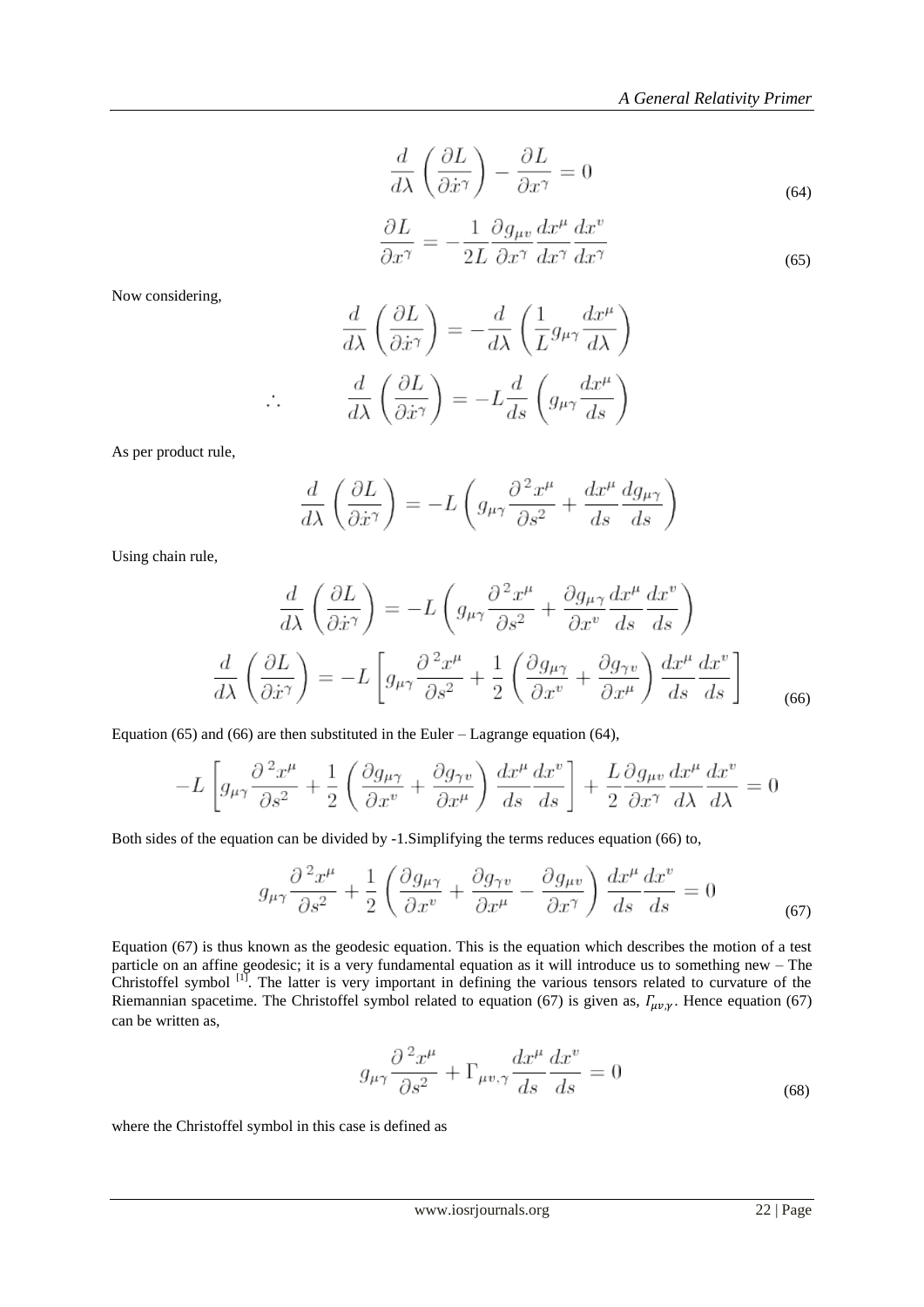$$
\Gamma_{\mu v, \gamma} = \frac{1}{2} \left( \frac{\partial g_{\mu \gamma}}{\partial x^v} + \frac{\partial g_{\gamma v}}{\partial x^\mu} - \frac{\partial g_{\mu v}}{\partial x^\gamma} \right)
$$

where  $\Gamma_{\mu\nu,\nu}$  represents the Christoffel symbol of the first kind <sup>[4]</sup>. Since equation (68) describes the motion of a body on a curved surface, it is not surprising to see that it indeed contain the metric tensor. This is because the latter characterizes the curvature of spacetime. A very good mathematics textbook [12], "*Mathematical Methods for Physics and Engineering by Riley, Hobson and Bence*", provides a deeper understanding of tensors for undergraduates. There are two types of Christoffel symbols. The Christoffel symbol of the second kind is obtained by multiplying equation (68) throughout by the inverse of the metric tensor,  $g^v$ 

$$
\frac{\partial^2 x^{\mu}}{\partial s^2} + \Gamma^{\delta}_{\mu v} \frac{dx^{\mu}}{ds} \frac{dx^v}{ds} = 0
$$
\n
$$
\Gamma^{\delta}_{\mu v} = \frac{1}{2} g^{\mu \delta} \left( \frac{\partial g_{\mu \gamma}}{\partial x^v} + \frac{\partial g_{\gamma v}}{\partial x^{\mu}} - \frac{\partial g_{\mu v}}{\partial x^{\gamma}} \right)
$$
\n(69)

 The Christoffel symbol can also be derived using polar coordinates, for example one may consider the metric  $ds^2 = R_0^2(d\theta^2 + sin^2\theta d\phi^2)$ , where  $R_0^2$  is a constant. The geodesic equation is derived using the Euler – Lagrange equation. The kinetic Lagrangian is defined as;

$$
L = \frac{1}{2} g_{\mu\nu} \frac{dx^{\mu}}{d\lambda} \frac{dx^{\nu}}{d\lambda}
$$
  
\n
$$
L = \frac{1}{2} g_{\theta\theta} \left(\frac{d\theta}{d\lambda}\right)^2 + \frac{1}{2} g_{\phi\phi} \left(\frac{d\phi}{d\lambda}\right)^2
$$
  
\n
$$
L = \frac{1}{2} R_0^2 \left(\frac{d\theta}{d\lambda}\right)^2 + \frac{1}{2} R_0^2 \sin^2\theta \left(\frac{d\phi}{d\lambda}\right)^2
$$
 (71)

 $\therefore$   $L(\theta, \dot{\theta})$  will read

 $L$ 

$$
\frac{d}{d\lambda} \left( \frac{\partial L}{\partial \dot{\theta}} \right) - \frac{\partial L}{\partial \theta} = 0 \tag{72}
$$

$$
\frac{d^2\theta}{d\lambda^2} - sin\theta cos\theta \left(\frac{d\phi}{d\lambda}\right)^2 = 0
$$
\n(73)

and  $L(\phi, \dot{\phi})$  will read

$$
\frac{d}{d\lambda} \left( \frac{\partial L}{\partial \dot{\phi}} \right) - \frac{\partial L}{\partial \phi} = 0 \tag{74}
$$

$$
\frac{d^2\phi}{d\lambda^2} - 2tan\theta \frac{d\phi}{d\lambda} \frac{d\theta}{d\lambda} = 0
$$
\n(75)

 One can now note that equation (73) and (75) are in a form similar to (69), we now have to identify the Christoffel symbols for each case. One may ask why is the Lagrange method used?. This is because as it can be noted, the metric has 8 different combination of  $\theta$  and  $\phi$ , this means there are eight Christoffel symbols to be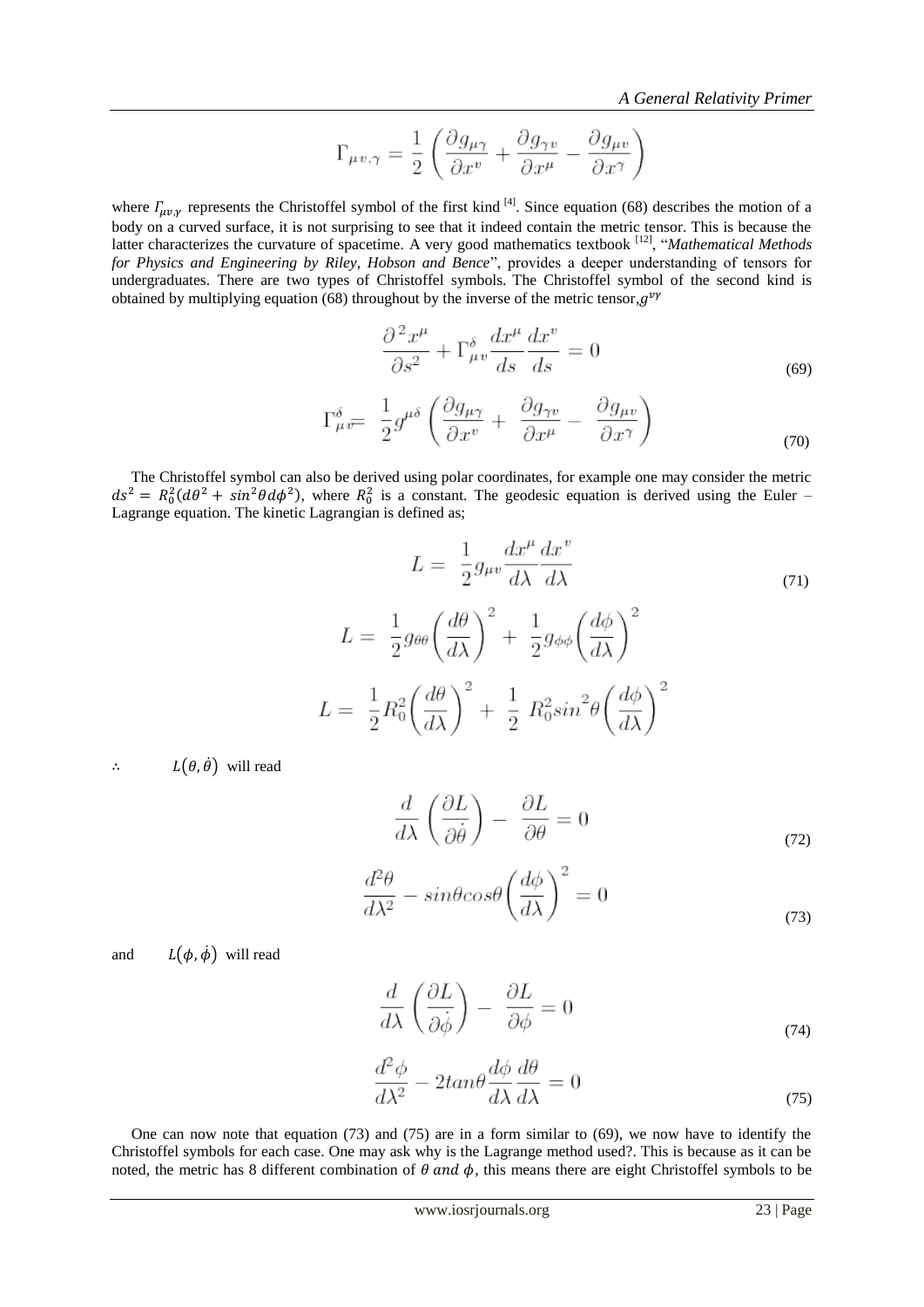found which is tedious. Thus with the above method only two of them is calculated and we automatically imply that the others are 0 as per symmetry principle. Hence the Christoffel symbols  $^{[5]}$  for (73) and (75) are respectively

$$
\Gamma^{\theta}_{\phi\phi} = \sin\theta \qquad \qquad \Gamma^{\phi}_{\theta\phi} = \Gamma^{\phi}_{\phi\theta} = \cot\theta \tag{76}
$$

The above calculation is actually a common exercise found in many relativity textbooks. For this reason I will proceed a bit faster and introduce some new tensors which are directly linked to curvature of space. These will be further discussed and derived in a later section of the paper. After having defined the Christoffel symbols, one can now calculate the Riemann tensor for the above case; the latter is given as

$$
R^{\theta}_{\phi\theta\phi} = \Gamma^{\theta}_{\phi\phi,\theta} - \Gamma^{\theta}_{\phi\theta,\phi} + \Gamma^{\theta}_{K\theta}\Gamma^K_{\phi\phi} - \Gamma^{\theta}_{K\phi}\Gamma^K_{\phi\theta} \tag{77}
$$

$$
R^{\theta}_{\phi\theta\phi} = \cos^2\theta - \sin\theta\cos^2\theta - \cos^2\theta = -\sin\theta\cos^2\theta \tag{78}
$$

$$
R^{\phi}_{\theta\phi\theta} = g^{\phi\phi}g_{\theta\theta}R^{\theta}_{\phi\theta\phi} = \frac{1}{R_0^2\sin^2\theta}R_0^2(-\sin\theta\cos^2\theta) = -\frac{\cos^2\theta}{\sin\theta}
$$
(79)

Equation (79) is the inverse of (77), with the above one can also obtain the Ricci tensor which is obtained from a contraction of the Riemann tensor. A further tensor which is the curvature scalar is obtained by contraction of the Ricci tensor. This is shown below

$$
R_{\theta\theta} = R^{\phi}_{\theta\phi\theta} = -\frac{\cos^2\theta}{\sin\theta} \qquad R_{\phi\phi} = R^{\theta}_{\phi\theta\phi} = -\sin\theta\cos^2\theta
$$
\n
$$
R = g^{\theta\theta}R_{\theta\theta} + g^{\phi\phi}R_{\phi\phi} = \frac{2}{R_0^2}\frac{\cos^2\theta}{\sin\theta}
$$
\n(80)

Hence the above is a typical example of the type of calculations done in general relativity, the difficulty lies in the manipulation of indices, one can note that the minus has been omitted, this is due to \*symmetry principles. In this calculation, the polar form of the metric tensor was used. One can do the same thing for other types of metric such as the Schwarzschild metric. There are many types of metrics which leads to the improvement of Einstein theory of general relativity by providing solutions to the Einstein"s field equations – the simplest being the Schwarzschild metric which is in accordance with Birkhoff's theorem<sup>[2]</sup>.

*Birkhoff's Theorem implies the Schwarzschild solution is the most general solution in vacuum that describes the space time in the exterior of a massive source, with spherical symmetry, even if the source is itself non static.(For example; a Pulsar).*

The next and final subject of this paper will be the fields' equations but before going deeper into the topic, I will have to firstly define the covariant derivative which a fundamental tool for working on curved topologies. The former will include the Christoffel symbols, it must be noted that the latter is a correction to be brought when one deals with the mathematics of curved space. For example, considering equation (69), we know that the affine parameters are related to an arc as per the correction. However on a flat space, the Christoffel symbols all vanish and the equation is simply a homogenous second order differential which is easily solved giving equation of a line. Hence the Christoffel symbols are very important in the following section.

 A covariant derivative is defined as a normal derivative plus a correction term which is a Christoffel symbol. The covariant derivative is derived by firstly considering transformation of tensors in different frames on a curved space. We know that tensors are invariant in any frames of reference, thus when carrying out the transformation this will not be the case unless one considers the compensation brought by the correction term. Hence a covariant derivative  $^{[4]}$  is defined as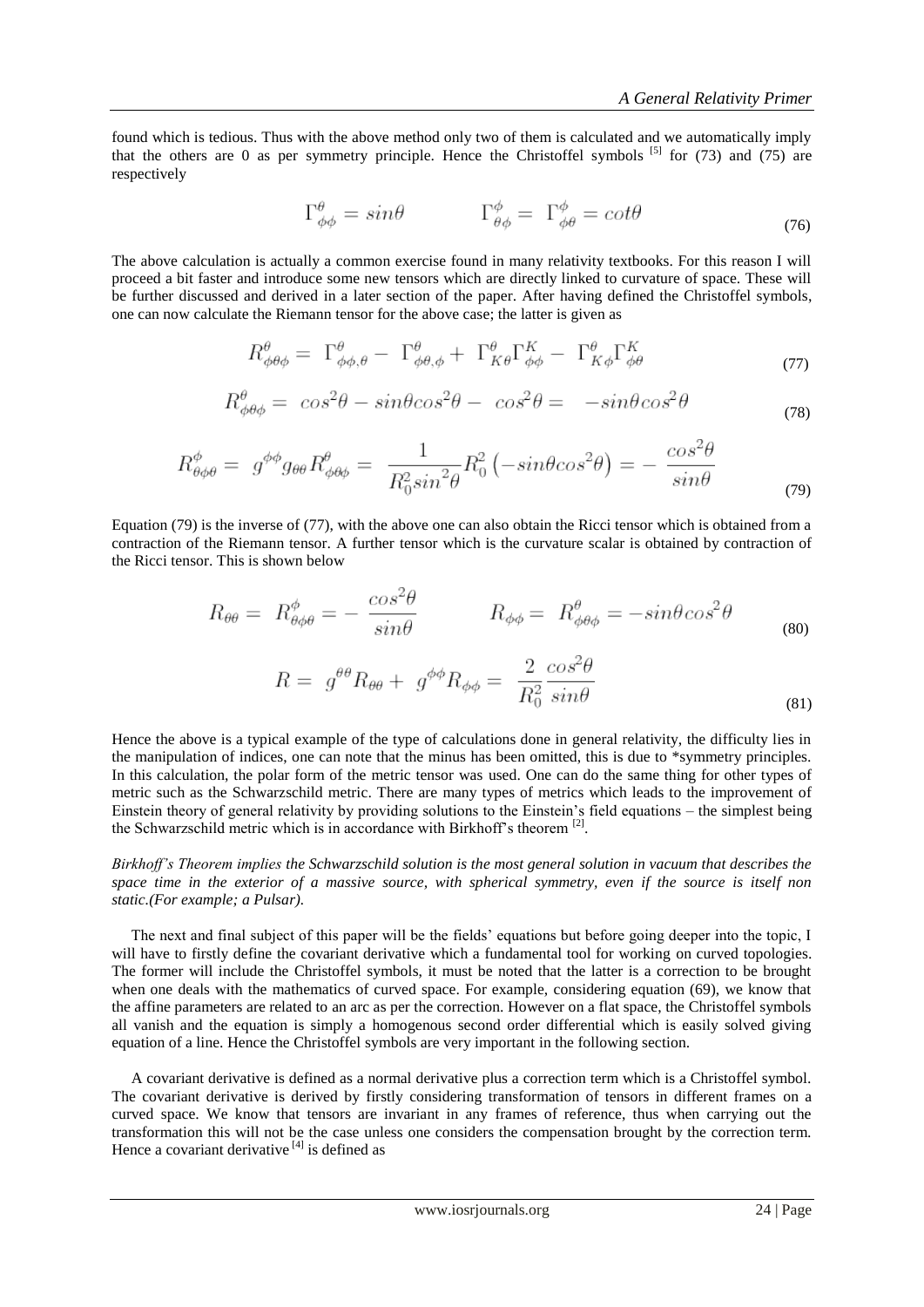*A General Relativity Primer*

$$
\nabla_{\rho} T^{\mu v} = \partial_{\rho} T^{\mu v} + \Gamma^{\sigma}_{\rho \mu} T_{\sigma v} + \Gamma^{\sigma}_{\rho v} T_{\mu \sigma} \tag{82}
$$

Note: The metric tensor,  $g_{\mu\nu}$ , is covariantly constant <sup>[4]</sup>, this means that  $\nabla_{\rho} g_{\mu\nu} = 0$  in all frames of reference. The transformation of a vector on a curved surface is defined as [4]

$$
\nabla_{\rho}V^{\mu} = \partial_{\rho}V^{\mu} + \Gamma^{\mu}_{\sigma\rho}V^{\sigma} \tag{83}
$$

What is actually meant by curvature of space? In order to have a more concrete picture, we shall describe what is known as parallel transport on a curve. Consider the figure below;



Figure 4: Vector which is being parallel transported along a curved surface. The direction of start and finish do not coincide as it would be in a flat space. [Ref[: http://universe-review.ca/I15-84-transport.jpg](http://universe-review.ca/I15-84-transport.jpg) (last accessed: 07/2013), modified from original version.]

 In the figure 4, one can see that there is an angle between the start vector and the finish vector, this angle gives the measure of curvature. This concept actually reviews the definition of a straight line which is can be understood to be a line whose direction is always in that of the tangent vector. Thus in flat space this is always the case. However a collection of straight lines whose directions are constantly changing with respect to the following tangent vector will globally describe a curve – the simplest being a geodesic. If one wants to have a deeper understanding of the Riemann surfaces, then I suggest the very nice book [11] by Roger Penrose; "*The Road to Reality, A Complete Guide to the Laws of the Universe"*. Chapter 8 of the book actually explains this notion of Riemann surfaces for various mathematical functions. These are quite abstract ideas which are very useful in the study of surfaces in physics and mathematics. It is very clearly shown in the book how a 2 dimensional manifold such as the torus shown in figure1 can be obtained.

## **VIII. Curvature Tensors And The Einstein's Fields Equations**

 Curvature tensors are the principle ingredient involved in the derivation of the fields equations. These are the Riemann and the Ricci tensors encountered in the previous example above. A further tensor of rank  $\binom{0}{0}$  $\binom{0}{0}$ is the curvature scalar which is obtained from contraction of the Ricci tensor. In this section, I will go through the derivation of these tensors. Let's consider covariant derivative of an arbitrary vector,  $V^h$ , first<sup>[2]</sup>.

$$
V_j^h = \nabla_j V^h = \partial_j V^h + \Gamma_{aj}^h V^a = \begin{bmatrix} h \\ j \end{bmatrix},
$$

$$
\partial_j V^b + \Gamma_{aj}^b V^a = \begin{bmatrix} b \\ j \end{bmatrix}
$$

$$
\partial_b V^h + \Gamma_{ab}^h V^a = \begin{bmatrix} h \\ b \end{bmatrix}
$$

J

www.iosrjournals.org 25 | Page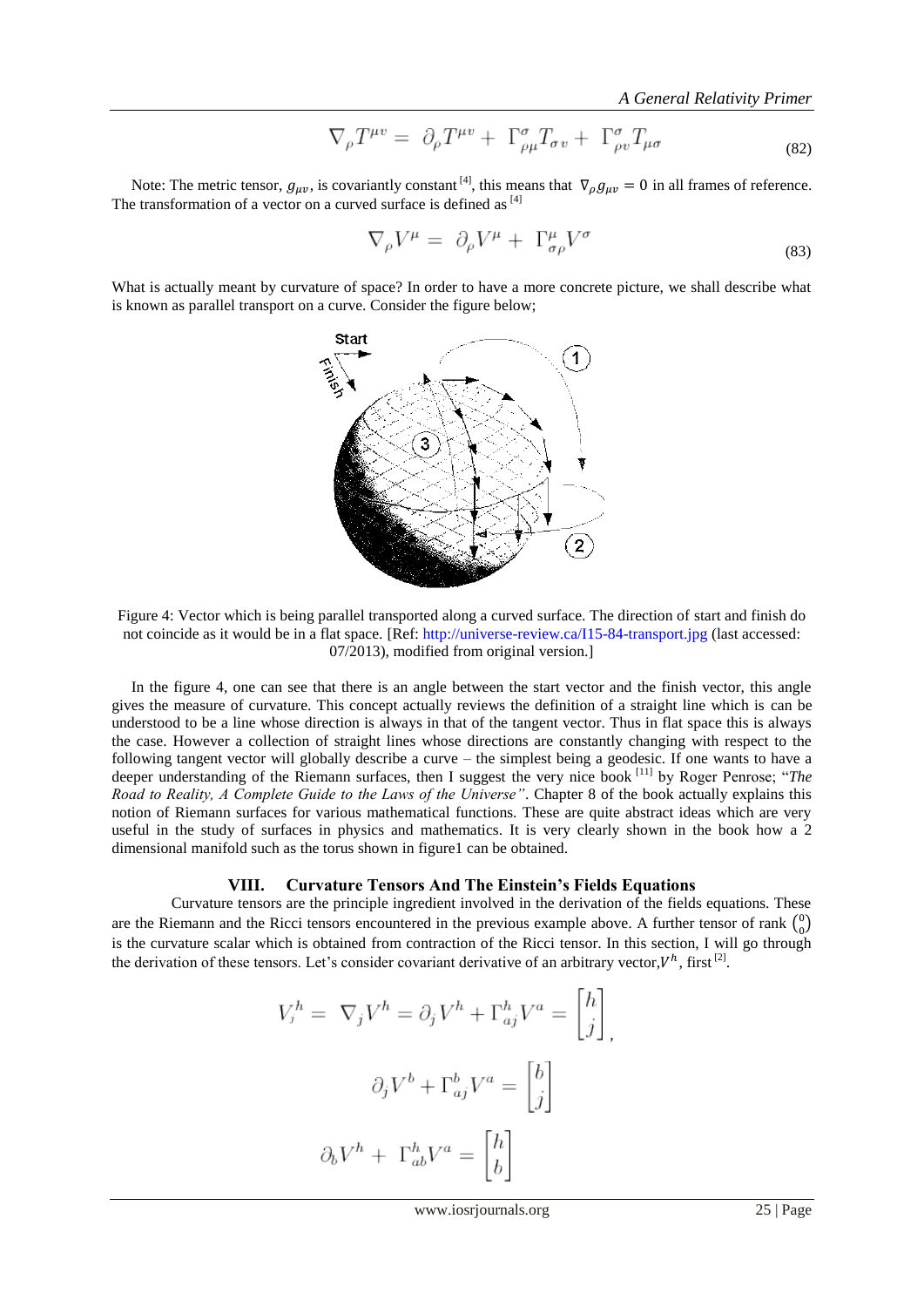$$
\nabla_{jk} V^h = \partial_k \begin{bmatrix} h \\ j \end{bmatrix} + \Gamma^h_{bk} \begin{bmatrix} b \\ j \end{bmatrix} - \Gamma^b_{jk} \begin{bmatrix} h \\ b \end{bmatrix}
$$
\n(84)

The terms in the square brackets are just to make the calculations easier to follow. Expanding the above equation will lead to

$$
\nabla_{jk}V^h = \partial_k \partial_j V^h + \partial_k \Gamma^h_{aj} V^a + \partial_j V^b \Gamma^h_{bk} + V^a \Gamma^b_{aj} \Gamma^h_{bk} - \partial_b V^h \Gamma^b_{jk} - V^a \Gamma^h_{ab} \Gamma^b_{jk} \tag{85}
$$

Now we shall consider the difference between the inverse of the above covariant derivative and the latter. This can be seen as finding the difference of the difference between vectors on a surface which is curved. It must be noted that in a flat space all the Christoffel symbols would globally vanish.

$$
\nabla_{kj} V^h = \partial_j \begin{bmatrix} h \\ k \end{bmatrix} + \Gamma^h_{bj} \begin{bmatrix} b \\ k \end{bmatrix} - \Gamma^b_{kj} \begin{bmatrix} h \\ j \end{bmatrix}
$$
\n(86)

$$
\nabla_{kj}V^h = \partial_j \partial_k V^h + \partial_j \Gamma^h_{ak} V^a + \partial_k V^b \Gamma^h_{bj} + V^a \Gamma^b_{ak} \Gamma^h_{bj} - \partial_b V^h \Gamma^b_{hj} - V^a \Gamma^h_{ab} \Gamma^b_{hj}
$$
 (87)

Working out the difference between equations (87) and (85), one can see that certain terms cancel out and by manipulation of the indices, this leads to  $-V^a R^h_{aik}$ , where  $R^h_{aik}$  is the Riemann tensor and it is defined as

$$
R_{ajk}^h = \partial_j \Gamma_{ak}^h - \partial_k \Gamma_{aj}^h + \Gamma_{aj}^h \Gamma_{ak}^a - \Gamma_{ak}^h \Gamma_{aj}^a \tag{88}
$$

 The Riemann tensor exhibit symmetric property that is changing position of the indices will leads to the introduction of a negative sign in front of the new tensor. The full covariant version of the Riemann tensor is expressed as shown below

$$
g_{ma}R_{ajk}^h = R_{majk} \tag{89}
$$

The number of components at a given point is equal to  $4^4 = 256$  as per equation (89). This is because each of the four indices represents a 4 – dimensional coordinate system. This seems to be quite a lot for defining a single point on a curved space, however as mentioned above, the Riemann tensor has symmetric properties. Thus the number 256 contains lots of symmetrical solutions. Therefore reading off from symmetries, one gets

$$
R_{majk} = -R_{makj}
$$
  
\n
$$
R_{majk} = -R_{amjk}
$$
  
\n
$$
R_{majk} = R_{jkma}
$$
\n(90)

 $R_{majk} + R_{mjka} + R_{mkja} = 0$  (91)

 The negative signs are due to odd permutations of the indices which can be worked out. This can be quite tedious; hence in order to keep track of the indices, one can use indices which are not consecutive in the alphabet. From equation (88) and (91), it can be noted that if we work out the differentials of the terms in (91), we can establish a differential symmetry <sup>[2]</sup> of the Riemann tensor. This symmetry is very important in the derivation of the Einstein's fields' equation – this is the Bianchi identity  $^{[2]}$ . The latter was already known to the mathematical community as many of the mathematical tools used by Einstein but the difficulty was to actually create the problem rather than to produce solutions.

Applying covariant derivative to equation (91),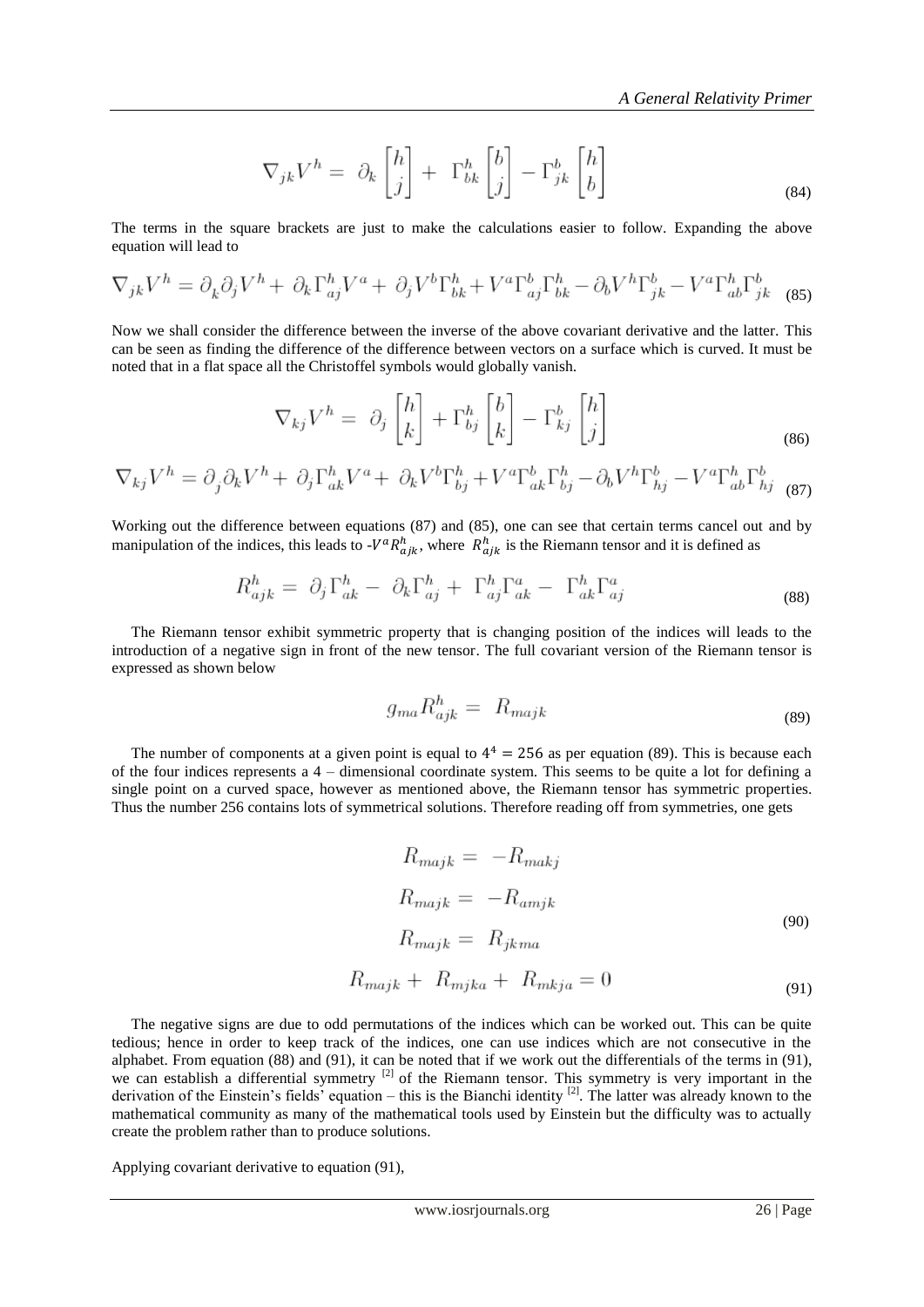$$
\nabla_l R_{ajk}^m + \nabla_j R_{akl}^m + \nabla_k R_{alj}^m = 0
$$
\n(92)

$$
\nabla_{\left[l} R_{ajk\right]}^m = 0\tag{93}
$$

Contracting the indices of the Riemann tensor leads to the formation of a tensor of rank 2 which is the Ricci tensor  $^{[2]}$ ,  $\overline{R}_{ai}$ .

$$
R_{aj} = R_{ajm}^m = R_{jm}^m{}_{a} = R_{j\,ma}^m = R_{ja} \tag{94}
$$

Contracting the above one more time leads to a tensor of rank 0. This is the curvature scalar.

$$
R = R^{aj}_{\ \ aj} = R^i_{\ \ i} \tag{95}
$$

 *The Principle of Equivalence states that there is no difference between the effects encountered by a body falling in a uniformly accelerating frame of reference and a body situated in a non – accelerating frame of reference in a uniform gravitational field [2],[9] .*

 Having defined the fundamentals aspects of the theory of general relativity, we can now proceed to the explanation and derivation of the fields' equation. There are 16 of the Einstein's fields' equations. This is because the general equation is written in terms of rank  $\binom{0}{2}$  $_{2}^{0}$ ) tensors such that each index contains 4 components (more precisely  $3 + 1$  components) hence total number  $^{[2]}$  of components hence total number of equations will be  $4^2 = 16$ . However due to symmetry of 6 tensors in the equations one is left with only 10 of the fields' equation. These equations are non – linear partial differential equations and are actually quite difficult to solve without the assumption of symmetry of the equations in a given coordinate system. There are different ways of deriving the Einstein"s fields" equation; For example one can use the twice contracted Bianchi identity in order to obtain the Einstein tensor and hence work out the general equation or one can make use of a more physical way using the Einstein – Hilbert action, from the variational principle, the general equation is obtained by considering the extremum of the functional. This will however be done in a slightly simpler way by firstly considering a tangent vector and its covariant derivative and equating it with Newton's law of motion. Consider the following tangent vector

$$
\frac{dx^{\mu}}{d\tau}
$$

Applying covariant derivative to the above

$$
\nabla \frac{dx^{\mu}}{d\tau} = \frac{\partial}{\partial \tau} \frac{dx^{\mu}}{d\tau} + \Gamma^{\mu} \frac{dx^{\nu}}{d\tau} = 0
$$
\n(96)

$$
\frac{\partial^2 x^{\mu}}{\partial \tau^2} = -\Gamma^{\mu}_{\rho} v \frac{dx^{\mu}}{d\tau}
$$
\n(97)

It can be noticed that equation (97) it analogous to Newton's second law of motion,  $F = ma$ . The Christoffel symbol is a bit like our "force" term. We shall not consider all the terms in the Christoffel symbols but only the time component, that is  $\Gamma_{00}$  which is equal to  $\frac{1}{2}$  $\frac{\partial g_{00}}{\partial x}$ . This is because, the derivation and the formulation of the field"s equations will be done by considering the simplest possible region of spacetime, that is a region of very weak gravitational field, where speeds are non – relativistic and not near black holes event horizons. This is important as it makes the calculations easier by using Newtonian mechanics as starting point. Thus when these conditions have been set, the derivatives in equation (70) tends to zero and the metric tensor goes to unity as explained in the beginning of the notes. Thus the only component of the metric which will be dominant is the derivative of the time component with respect to spatial dimension. (In this derivation all quantities such as mass and speed of light are considered to be equal to unity).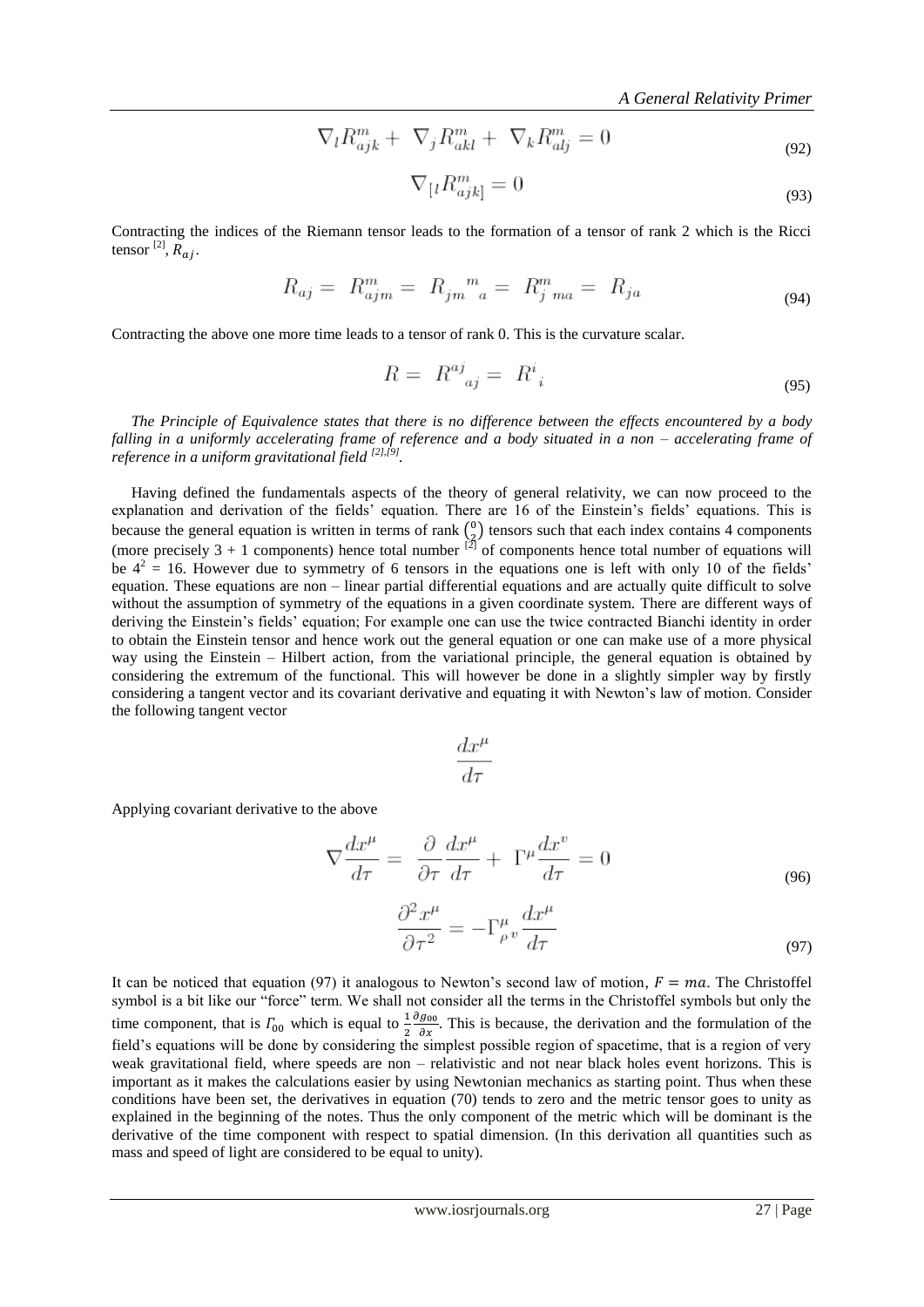$$
\vec{F} = -\frac{\partial \phi}{\partial x} \tag{98}
$$

Hence equating (97) and (98),

$$
\frac{1}{2} \frac{\partial g_{00}}{\partial x} = -\frac{\partial \phi}{\partial x} \tag{99}
$$

$$
\therefore \qquad g_{00} = -2\phi + constant \tag{100}
$$

From the integration of equation (99), we know that the final equation must be written with a constant, the latter however does not matter as upon considering the derivatives it will be equal to zero.

Using Equation (98), we know that Newton's equation can be written as

$$
\vec{F} = -\nabla\phi\tag{101}
$$

Newton"s law of Gravitation applied to bodies of masses, *M* and *m*, where *m = 1.*

$$
\vec{F} = -\frac{GM}{r^2} \tag{102}
$$

$$
\int_{A} \vec{F} \cdot dA = \int_{A} -\frac{GM}{r^2} dA \tag{103}
$$

Using the divergence theorem and applying the result to integral in equation (103)

$$
\int_{A} \vec{F} \cdot dA = \int_{V} \nabla \cdot \vec{F} \, dV
$$
\n
$$
\int_{V} \nabla \cdot \vec{F} \, dV = 4\pi GM = 4\pi G \int_{V} \rho dV
$$
\n(104)

Equation (101) is then substituted in the L.H.S of equation (104) to yield;

$$
\nabla^2 \phi = 4\pi G \rho \tag{105}
$$

Equation (105) is known as the Poisson equation. The electromagnetic equivalent of the latter can be easily produced using Maxwell equations. Equation (100) is then substituted in equation (105), ignoring the constant this leads to;

$$
\nabla^2 g_{00} = 8\pi G \rho \tag{106}
$$

Now the problem with equation (106) is that it is not a tensor equation, it does not contain all the terms related to energy density such as momentum density, pressure and flux. The object which does provide for all these quantities in general relativity is the stress – energy momentum tensor,  $T_{\mu\nu}$ , which will be used to substitute density,  $\rho$ . The matrix representing the former tensor is thus

$$
T_{\mu\nu} = \begin{pmatrix} T_{00} & T_{01} & T_{02} & T_{03} \\ T_{10} & T_{11} & T_{12} & T_{13} \\ T_{20} & T_{21} & T_{22} & T_{23} \\ T_{30} & T_{31} & T_{32} & T_{33} \end{pmatrix} \tag{107}
$$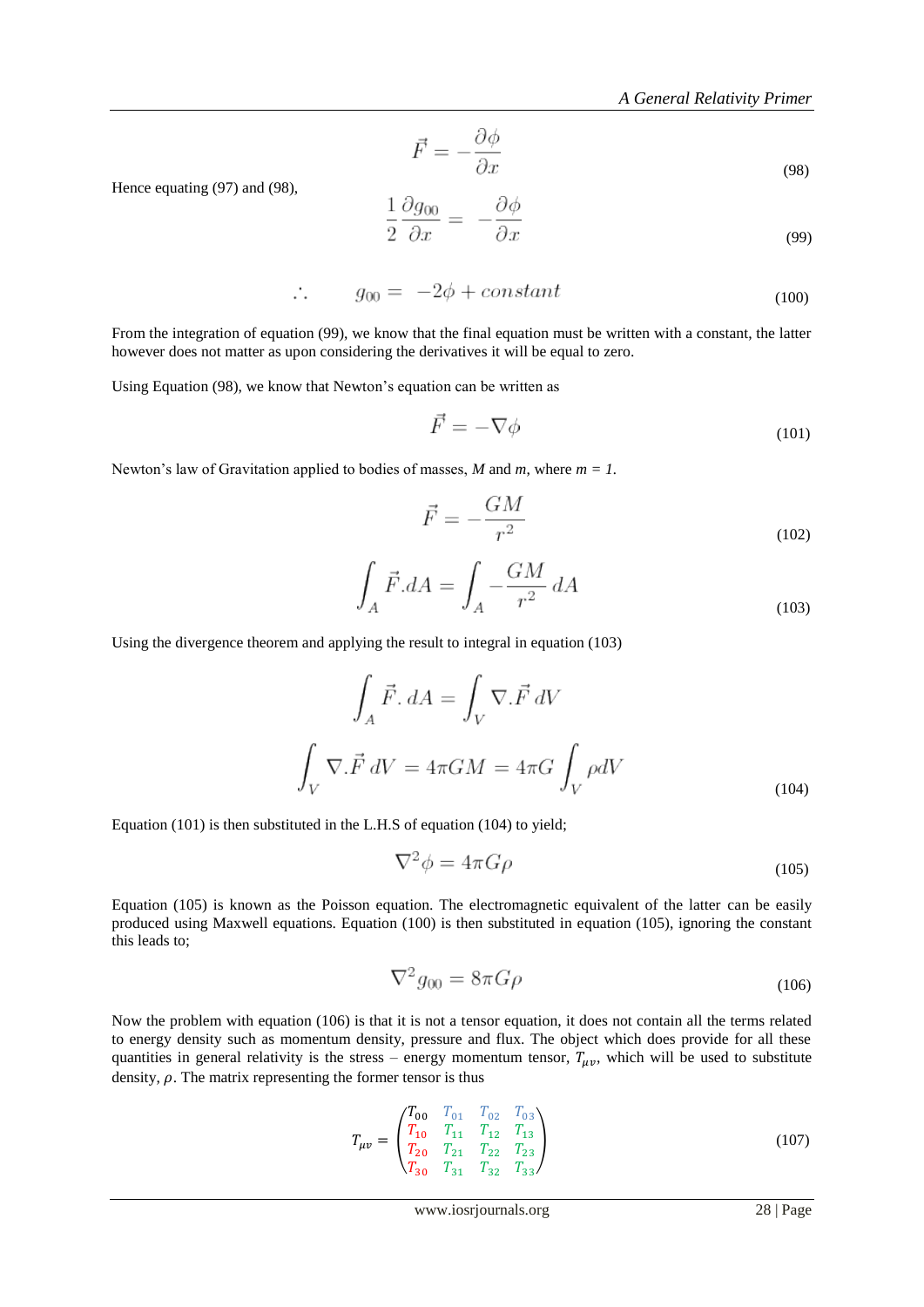where the very first term is the energy density term related to the time component of the tensor. The column in blue represents the energy flow; the row in red represents the momentum density of the tensor and the other elements in green represent momentum flux, stress and pressure terms. Basically the R.H.S of the general field equation is being formed as we are having information about how matter behaves in the 4 dimensional fabric of spacetime. Hence Einstein guessed that the L.H.S of his equation should be like to a curvature term due to the stress – energy momentum tensor. He equated the R.H.S with the Ricci tensor.

$$
R = 8\pi G T_{\mu\nu} \tag{108}
$$

The above equation looks mathematically consistent however there is a big problem, from a physical point of view, Equation (108) is not conserved. It does obey the law of conservation of energy. This is because if one considers the covariant derivative (as we are working in curved space) of stress – energy momentum tensor, the former is zero. However  $\nabla R_{\mu\nu} \neq 0$ . The covariant derivative of the Ricci tensor is hence

$$
\nabla R_{\mu v} = \frac{1}{2} \nabla g_{\mu v} \tag{109}
$$

$$
\nabla R_{\mu v} - \frac{1}{2} \nabla g_{\mu v} = 0 \tag{110}
$$

We know have the covariant of the L.H.S which is equal to 0 just like the R.H.S. Equation (110) is the fields' equation in vacuum. This newly formed object is known as the Einstein tensor,  $G_{\mu\nu}$ 

$$
G_{\mu\nu} = R_{\mu\nu} - \frac{1}{2}g_{\mu\nu} \tag{111}
$$

 Einstein, at the time he produced his equation, was shown that there were no solutions to his equations that would indicate a static universe; that is one which would be unchanging and everlasting; he thus introduced a cosmological constant. Based from an argument about the principle of equivalence – that there exists a frame of reference where the effects of gravity vanish. In such a frame the metric tensor and its first derivative together with the Christoffel symbols will all be zero. We now know why the metric tensor is covariantly constant, that is  $\nabla g_{\mu\nu} = 0$ . This constant can thus be added to the L.H.S of the equation as it would not affect the local conservation. Thus the full field equation [9] with Einstein "mistake" which describes how matter tells space how to curve and how spacetime tells matter how to move is

$$
R_{\mu v} - \frac{1}{2}g_{\mu v} + \Lambda g_{\mu v} = 8\pi G T_{\mu v}
$$
\n(112)

where  $\Lambda$  is the cosmological constant. Few years later after publishing the above equation, Edwin Hubble discovered that the universe is actually expanding and that the Einstein equations do predict if the cosmological constant is omitted – Einstein Biggest mistake. However the cosmological constant was not actually a mistake since according to quantum field theory, vacuum cannot be entirely zero, it must have some energy and momentum. We can think of vacuum to be consisted of a lot of small harmonic oscillators with energy,  $E_0$ .  $\Lambda$ can thus be interpreted as the energy density of vacuum. The unit of the cosmological constant is thus the GeV [13] . The predicted value is

$$
\Lambda \sim m_p^4
$$

where  $m_p$  is Planck's mass ~ 10<sup>19</sup> GeV according to the theory of relativity <sup>[10], [13]</sup> but observations revealed that the upper limit of the cosmological constant from to motion of galaxies is much smaller  $^{[10], [13]}$ ,  $\Lambda \sim 10^{-48}$ . The huge discrepancy in the values of the cosmological constant is very disappointing. This makes  $\Lambda$  extremely small but this does not mean that it is zero! It becomes important if one considers very large cosmological scales but being so small, the general fields" equation can be expressed as;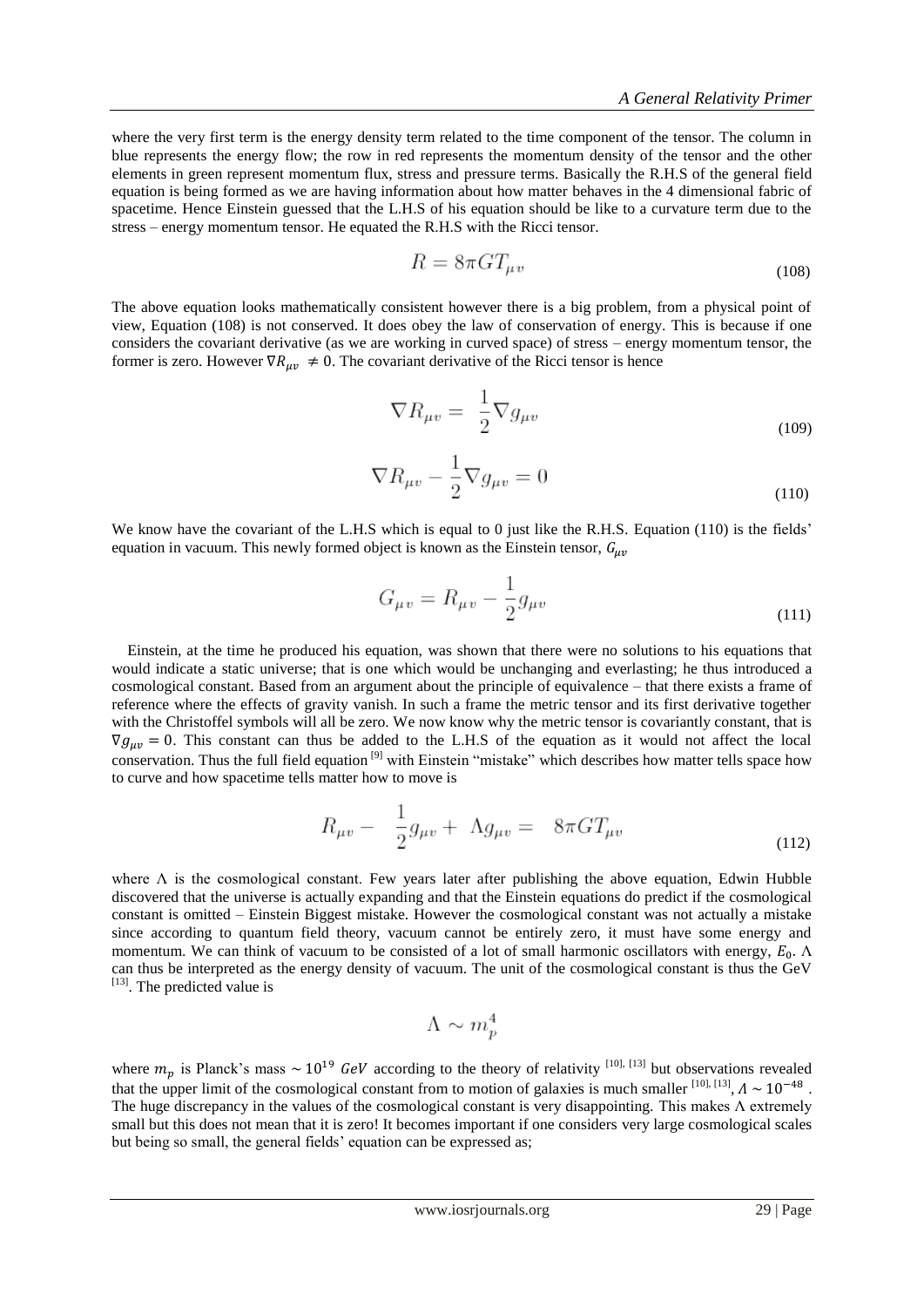$$
G_{\mu\nu} = 8\pi G T_{\mu\nu} \tag{113}
$$

The Einstein's field's equations are now obtained; the above derivation is a very simple and informal one. The equations of Einstein are actually 10 (as explained why above) nonlinear partial differential equations. This makes it very difficult to find solutions of such equation even when considering the situation in vacuum; that is when  $G_{\mu\nu} = 0$ . The Einstein field's equations describe the fundamental interaction between curved spacetime and matter – energy content leading to the curved spacetime. This interaction is obviously gravity. The equations thus determine the geometry of spacetime as a result of the presence of mass – energy and linear momentum. That is the solutions of the former equations are metric which are related to the stress – energy momentum tensor. I will discuss one very simple solution of these equations a bit latter. However before I consider a slightly more rigorous way of obtaining equation (113), then the Einstein – Hilbert action is the correct starting point.

 This is an action which is written in terms of the curvature scalar and the Lagrangian density for matter fields. I shall use the Palatini Formalism that is to treat the metric and the connections (Christoffel symbols) as independent degrees of freedom and vary each of these with respect to them.

$$
S_{EH}[g_{\mu\nu}] = \int d^4x \sqrt{-g} \left( \frac{1}{16\pi G_N} R + L_m \right)
$$
\n(114)

Considering variation of the action,  $\delta S_{EH}$ 

$$
\delta S = \frac{1}{16\pi G_N} \left[ \int d^4x \left( \delta \sqrt{-g} \right) g^{\mu v} R_{\mu v} + \sqrt{-g} \left( \delta g^{\mu v} \right) R_{\mu v} + \sqrt{-g} g^{\mu v} \delta R_{\mu v} + 16\pi G_N \delta \left( \sqrt{-g} L_m \right) \right]
$$
(115)

We eventually assume that  $\delta S = 0$  at the boundary,  $\therefore$  we can define the following

$$
\delta\sqrt{-g} = -\frac{1}{2}\sqrt{-g}g^{\mu\nu}\delta g_{\mu\nu} \tag{116}
$$

The stress – energy momentum tensor is related to the Lagrangian of matter fields as

$$
\delta\left(\sqrt{-g}L_m\right) = -\frac{1}{2}\sqrt{-g}T_{\mu\nu}\delta g^{\mu\nu} \tag{117}
$$

$$
\frac{\delta S}{\delta g^{\mu\nu}} = \frac{1}{16\pi G_N} \left[ -\frac{1}{2} \sqrt{-g} g_{\mu\nu} R_{\mu\nu} (\Gamma) + \sqrt{-g} R_{\mu\nu} (\Gamma) \right] - \frac{1}{2} T_{\mu\nu} \sqrt{-g} = 0 \tag{118}
$$

Hence rearranging equation (118), one gets back to the Einstein"s field"s equation which is equation (113). The above proof has been overly simplified to make things clearer. The Einstein – Hilbert action is a very elegant way of representing the results of this very fundamental part of theoretical physics. This is why a very simple description of the former was introduced briefly.

#### **IX. The Schwarzschild Metric**

 Having now explained the Einstein fields" equation, I shall give the very first solution of the latter which was produced by Karl Schwarzschild <sup>[1], [2]</sup> in 1916, few months after Einstein published his paper. This first solution will be the *Schwarzschild metric*. Let's firstly consider the Lorentz transformation <sup>[9]</sup> for time and distance in a local frame of reference relative to the initial frame of reference in a static spherically symmetric gravitational field. These are given as;

$$
d\tau = \sqrt{1 - \frac{v^2}{c^2}} dt \qquad and \qquad dr' = \frac{dr}{\sqrt{1 - \frac{v^2}{c^2}}} \qquad (119)
$$